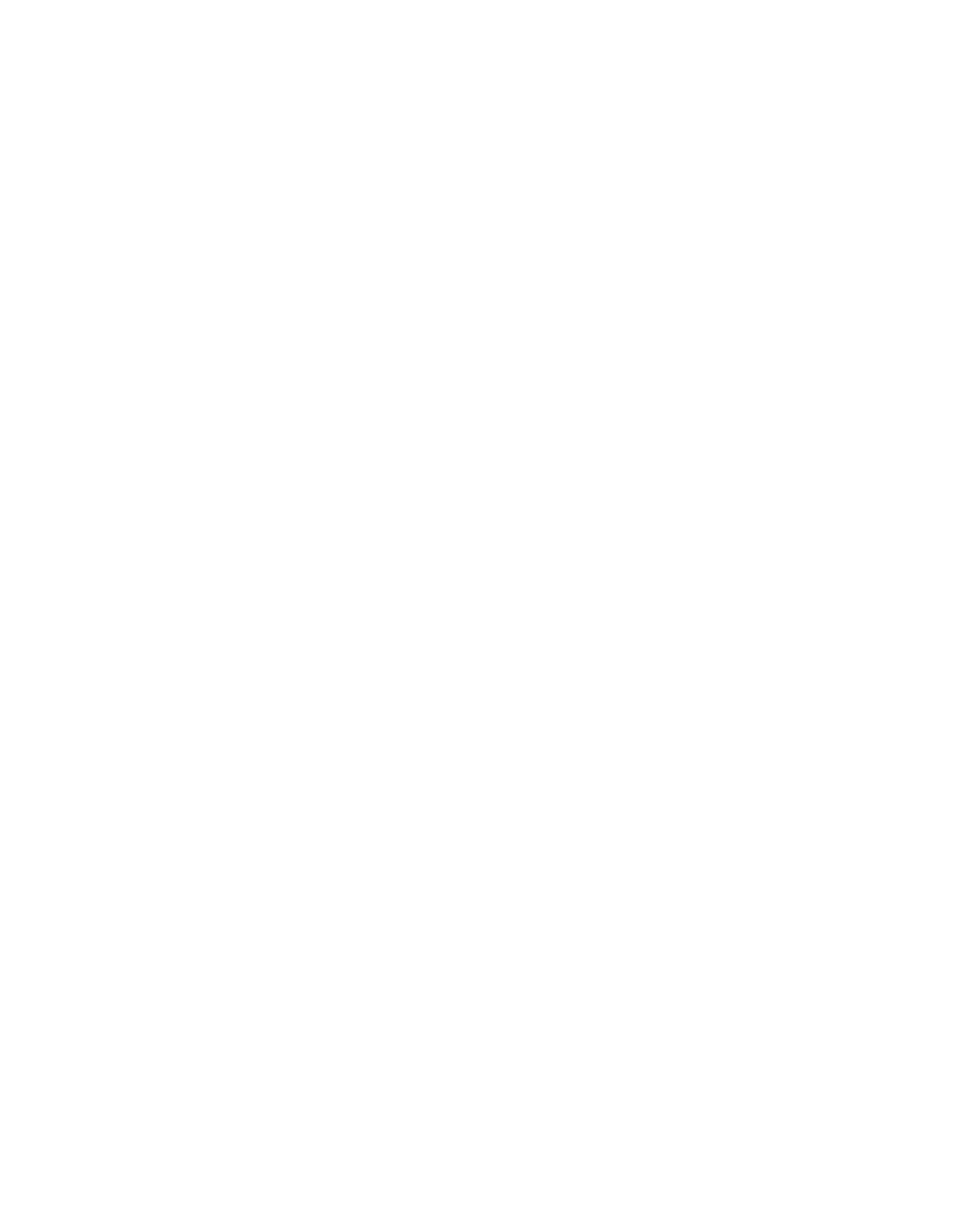## **IMF Working Paper**

## African Department

## **The Determinants of Stock Market Development in Emerging Economies: Is South Africa Different?**

## **Prepared by Charles Amo Yartey 1**

Authorized for distribution by George Tsibouris

February 2008 **Abstract** 

**This Working Paper should not be reported as representing the views of the IMF.** The views expressed in this Working Paper are those of the author(s) and do not necessarily represent those of the IMF or IMF policy. Working Papers describe research in progress by the author(s) and are published to elicit comments and to further debate.

This paper examines the institutional and macroeconomic determinants of stock market development using a panel data of 42 emerging economies for the period 1990 to 2004. The paper finds that macroeconomic factors such as income level, gross domestic investment, banking sector development, private capital flows, and stock market liquidity are important determinants of stock market development in emerging market countries. The results also show that political risk, law and order, and bureaucratic quality are important determinants of stock market development because they enhance the viability of external finance. This result suggests that the resolution of political risk can be an important factor in the development of emerging stock markets. The analysis also shows the factors identified above as determining stock market development in emerging economies can also explain the development of the stock market in South Africa.

JEL Classification Numbers: G20 G28 O55 Keywords: Stock markets, Emerging markets, Political risk, South Africa Authors E-Mail Address: Cyartey@imf.org

 $\overline{a}$ <sup>1</sup> I would like to thank Jerome Vacher, Kadima Kalonji, and Rainer Koehler for useful comments and suggestions. The usual caveat for responsibility still applies.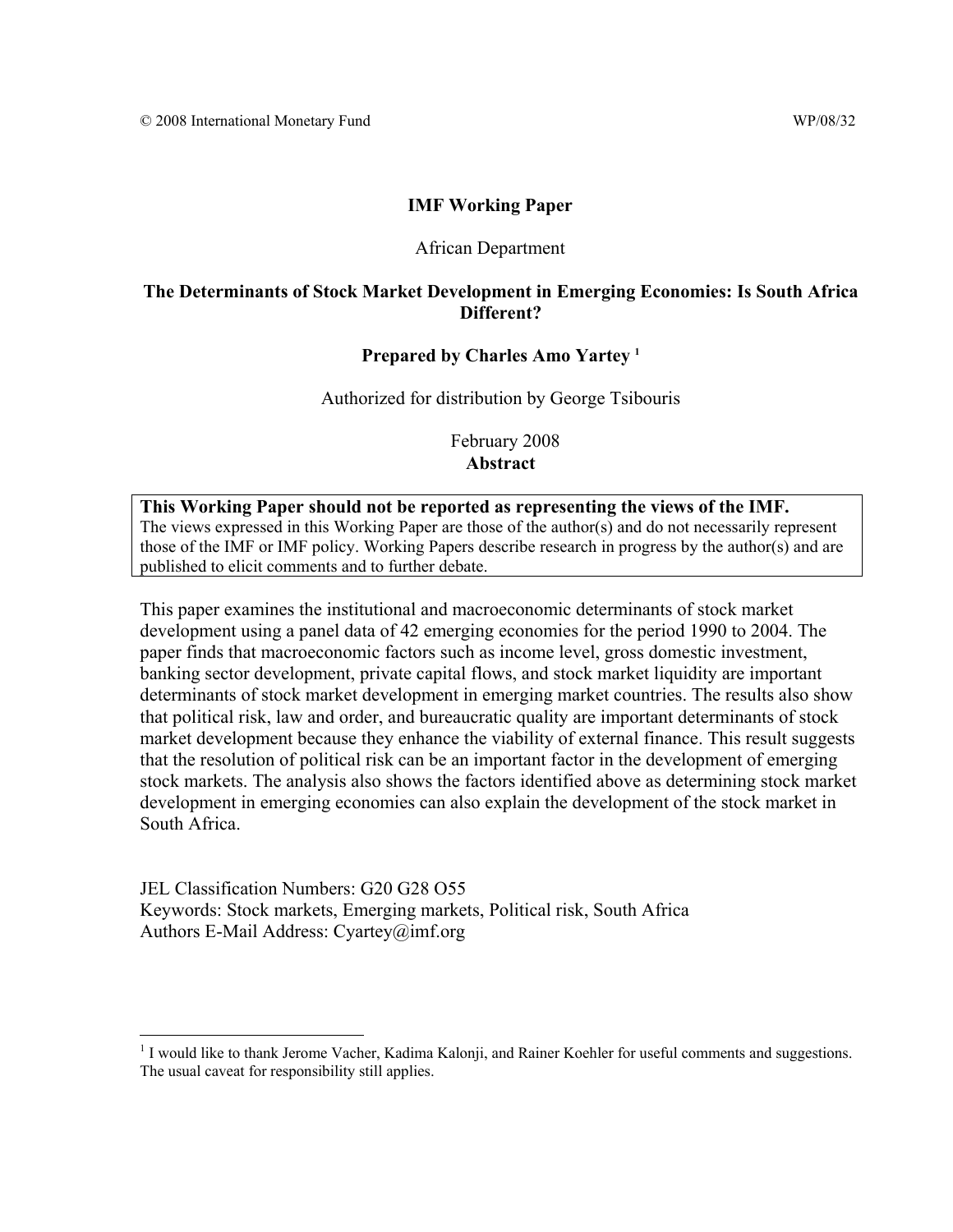| Contents                                                                    | Page |
|-----------------------------------------------------------------------------|------|
|                                                                             |      |
|                                                                             |      |
|                                                                             |      |
|                                                                             |      |
|                                                                             |      |
|                                                                             |      |
|                                                                             |      |
|                                                                             |      |
|                                                                             |      |
|                                                                             |      |
|                                                                             |      |
|                                                                             |      |
|                                                                             |      |
|                                                                             |      |
|                                                                             |      |
|                                                                             |      |
|                                                                             |      |
|                                                                             |      |
|                                                                             |      |
|                                                                             |      |
|                                                                             |      |
|                                                                             |      |
|                                                                             |      |
| C. Explaining Stock Market Development in Emerging Markets: Is South Africa |      |
|                                                                             |      |
|                                                                             |      |
|                                                                             | .29  |
| Tables                                                                      |      |
|                                                                             |      |
|                                                                             |      |
|                                                                             |      |
|                                                                             |      |
| Figures                                                                     |      |
|                                                                             |      |
| 3. South Africa: Indicators of Stock Market Development, 1990-2004 13       |      |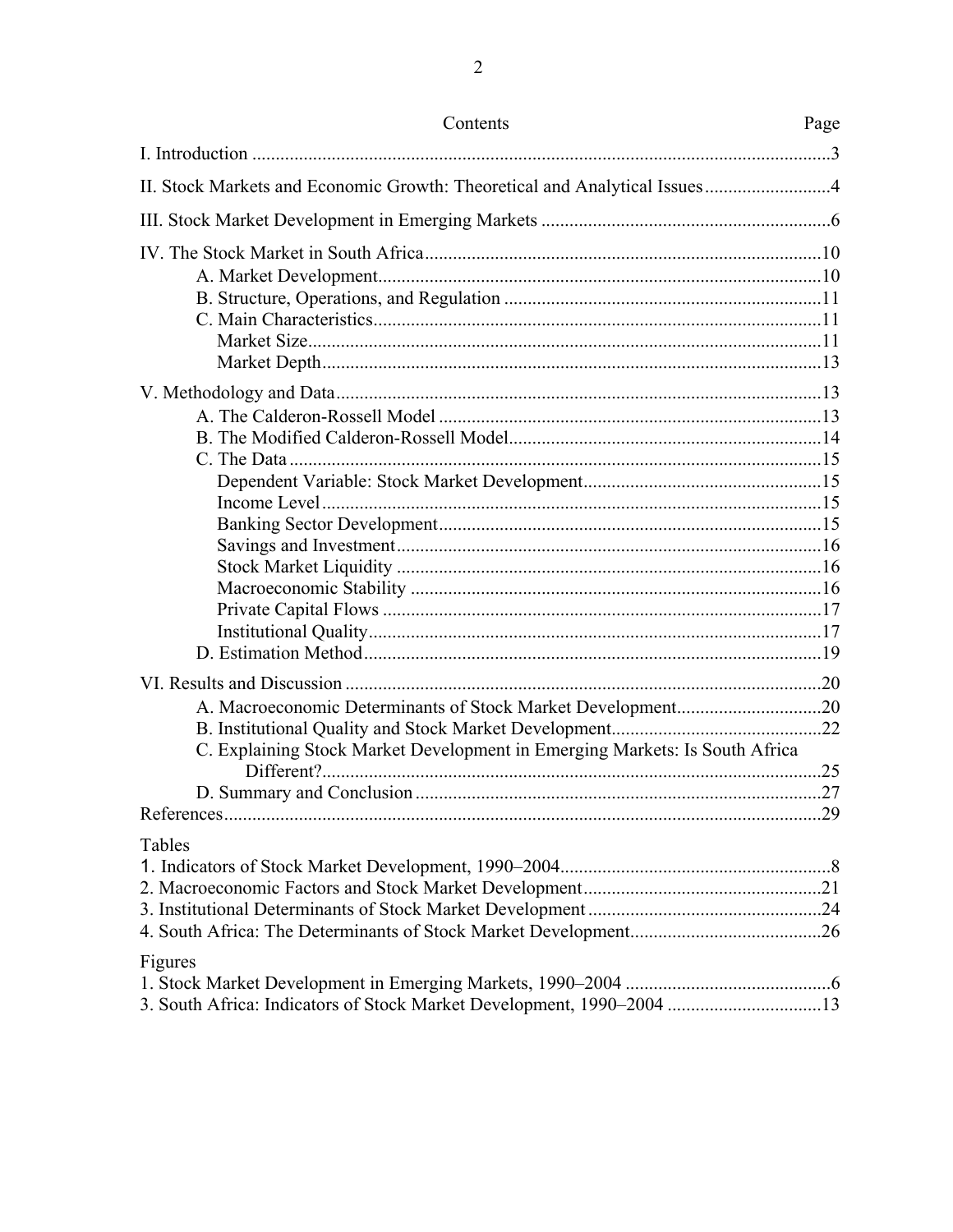#### **I. INTRODUCTION**

Over the past few decades, the world stock markets have surged, and emerging markets have accounted for a large amount of this boom. The speed and extent of stock market development in developing countries have been unprecedented and have led to fundamental shift both in the financial structures of less developed countries and in the capital flows from developed nations. A key indicator of stock market development, the capitalization ratio (market capitalization as a proportion of GDP) rose at an unprecedented rate in leading developing economies during the 1980s and the 1990s climbing from 10 to over 84 percent of GDP in countries such as Chile in the course of two decades decade.

New theoretical research works show that stock market development might boost economic growth and empirical evidence tends to provide some support to this assertion. Levine and Zervos (1998), for instance, find that stock market development plays an important role in predicting future economic growth.

This paper studies the macroeconomic and institutional determinants of stock market development in emerging economies using a panel dataset of 42 countries for the period 1990 to 2004. Specifically, the paper examines the impact of domestic savings, investment, stock market liquidity, macroeconomic stability, private capital flows, banking sector development, and institutional quality on stock market development.

Demirguc-Kunt and Levine (1996) have found that most stock market indicators are highly correlated with banking sector development. Countries with well-developed stock markets tend to have well-developed banking sector. We investigate if this positive relationship between banking sector development and stock market development could be observed in emerging economies. We use market capitalization as a percentage of GDP to measure stock market development because we believe it is a good proxy and less arbitrary than other individual measures of stock market development.<sup>2</sup>

The paper looks at the impact of institutional quality on stock market development because it widely believed that the strengthening of property rights could broaden appeal and confidence in stock market investment. Equity investment thus becomes gradually more attractive as political risk is resolved over time (Perotti and Van Oijen, 2001). Therefore, the development of good quality institutions can affect the attractiveness of equity investment and lead to stock market development. The analysis on the impact of institutional quality on stock market development is related to the recent literature on the link between the legal institutional framework and corporate finance. Laporta et al (1997) find that countries with lower quality of legal rules and law enforcement have smaller and narrower capital markets and that the listed firms on their stock markets are characterized by more concentrated ownership. Demirguc-Kunt and Maksimovic (1998) show that firms in countries with high ratings for the effectiveness of

1

 $2^2$  Other indicators of stock market development that has been used in the literature include the number of listed companies, changes in the stock market index, and an index of stock market size and liquidity.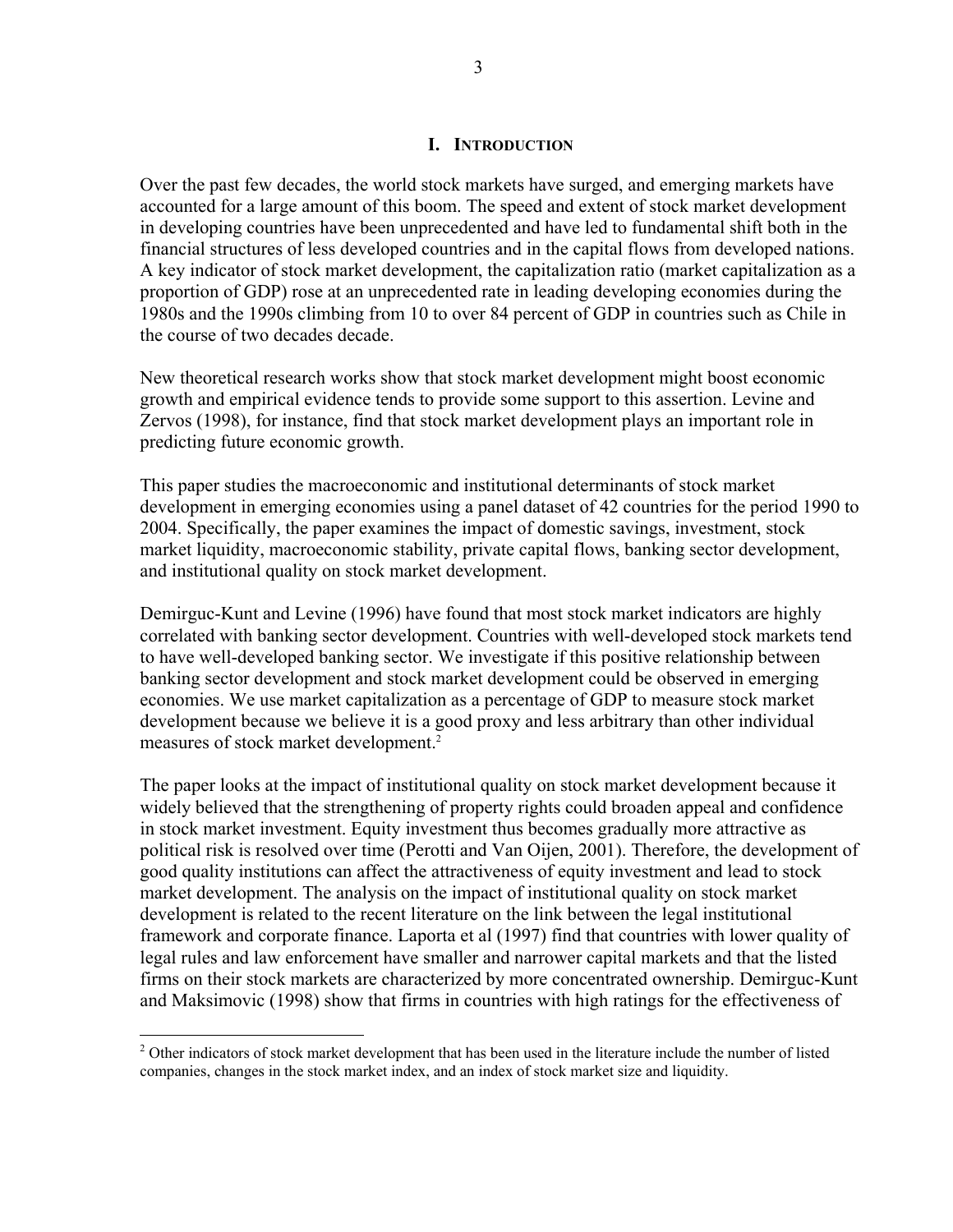their legal systems are able to grow faster by relying more on external finance. The analysis in this paper contributes to this literature by looking at the relationship between stock market development and political risk, a measure of the institutional framework that supports the viability of external finance.

The results show that political risk and institutional quality are strongly associated with growth in stock market capitalization. These results suggest that the development of good quality institutions (resolution of political risk) can be an important factor in the development of stock markets in emerging markets. This result also has implication for the analysis of financial market integration, of which political risk is one of the main barriers. Erb et al (1996), for instance, show that expected returns are related to the magnitude of political risk. They find that in both developing and developed countries, the lower the level of political risk, the lower is required returns.<sup>3</sup> Our result, in addition to Erb's finding suggests that political risk is an important factor in investment decisions and that it strongly affects the local cost of equity, which may have important implications for stock market development.

The remainder of the paper is organized as follows. Section II discusses the literature on stock markets and economic growth. Section III examines the main characteristics of stock markets in emerging market countries. Section IV describes the development of the stock market in South Africa. Section V explains the methodology and discusses the indicators of macroeconomic and institutional determinants of stock market development. Section VI describes the empirical results. Section VII concludes the paper.

# **II. STOCK MARKETS AND ECONOMIC GROWTH: THEORETICAL AND ANALYTICAL ISSUES**

In principle, stock markets are expected to accelerate economic growth by providing a boost to domestic savings and increasing the quantity and the quality of investment. In particular, stock markets can encourage economic growth by providing an avenue for growing companies to raise capital at lower cost. In addition, companies in countries with developed stock markets are less dependent on bank financing, which can reduce the risk of a credit crunch. The stock market is also expected to perform an 'act of magic' by permitting long term investment to be financed by funds provided by individuals, many of whom wish to make them available for only a very limited period, or who wish to be able to withdraw them at will (Baumol, 1965).<sup>4</sup> Better savings mobilization may increase the savings rate. If efficient stock markets enable savings to be allocated to investment projects with higher returns, the rate of return to savers increases, making savings more attractive. As a result, more savings are channelled to the corporate sector. The stock market is also expected to ensure through the takeover mechanism that past investments are also most efficiently used. Theoretically, a free market in corporate control, by providing financial discipline, is expected to provide the best guarantee of efficiency in the use

1

 $3$  De Santis and Imrohoroglu (1997) report that emerging financial markets exhibit a higher conditional probability of large price changes than developed stock markets. There may be a role for political risk in explaining this difference in magnitude, as policy changes tend to have a large systemic effect.

<sup>&</sup>lt;sup>4</sup> For an excellent exposition of the stock market and economic efficiency see Baumol, 1965.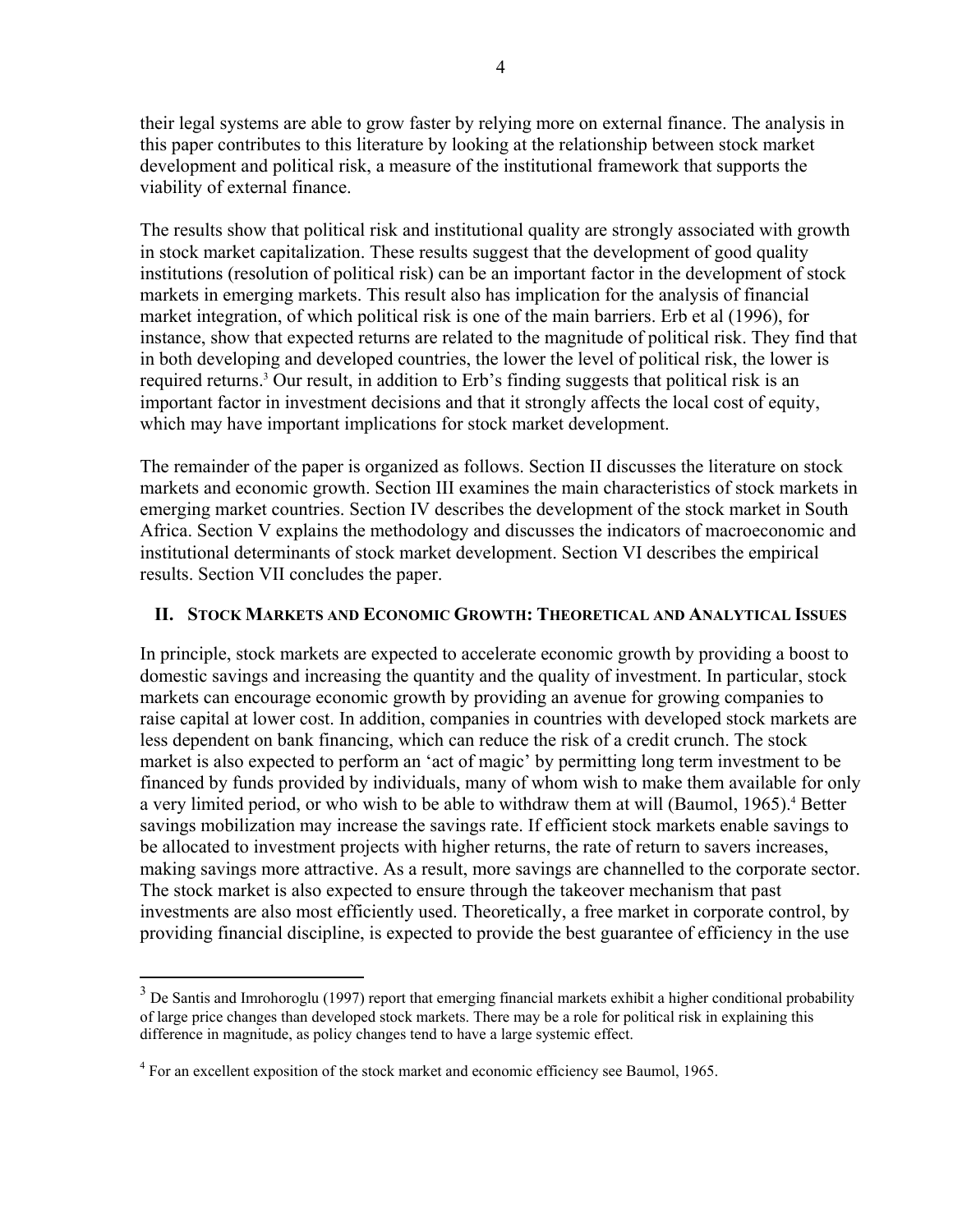of assets. The presumption is that, if management does not maximize firm value, another economic agent may take control of the firm, replace management, and reap the gains from a more efficient firm.

Critics of the stock market, however, argue that the actual operation of the pricing and takeover mechanism even in well functioning stock markets lead to short termism and lower rates of long term investment particularly in firm specific human capital. It also generates perverse incentives, rewarding managers for their success in financial engineering rather than creating new wealth through organic growth (Singh, 1997). In addition, empirical evidence shows that the takeover mechanism does not perform a disciplinary function and that competitive selection in the market for corporate control takes place much more on the basis of size rather than performance (Singh, 1971). Therefore, a large inefficient firm has a higher chance of survival than a small relatively efficient firm.

Critics further argue that stock market liquidity may negatively influence corporate governance because very liquid stock market may encourage investor myopia. Since investors can easily sell their shares, more liquid stock markets may weaken investors' commitment and incentive to exert corporate control (Bhide, 1994). These problems are further magnified in emerging market countries with their weaker regulatory institutions and greater macroeconomic volatility. These serious limitations of the stock market have had led many analysts to question the importance of the system in promoting economic growth in emerging markets.

Empirical evidence linking stock market development to economic growth has been inconclusive even though the balance of evidence is in favor of a positive relationship between stock markets and economic growth. Levine and Zervos (1998) find that various measures of stock market activity are positively correlated with measures of real economic growth across countries, and that the association is particularly strong for developing countries. Their results also show that after controlling for initial conditions and economic and political factors, the measures of banking and stock market development are robustly correlated with current and future rates of economic growth and productivity improvement. Durham (2002), on the other hand, finds that the positive impact of stock market development is largely dependent on the inclusion of higher income countries in the regression samples, which limits the relevance for lower income countries. He provides evidence that indicates that stock market development has a more positive impact on growth for greater levels of GDP per capita, lower levels of country credit risk, and higher levels of legal development.

While the question of whether stock markets promote growth has gained considerable attention in academic and policy discussions, there is little theoretical and empirical work on the determinants of stock market development in emerging markets. Calderon-Rossell (1991) developed a partial equilibrium model of stock market growth. This model, to date model represents the most comprehensive attempt to develop the foundation of a financial theory of stock market development. Recent works tend to focus on the role of financial liberalization in promoting stock market development. Mishkin (2001) argued that financial liberalization promotes transparency and accountability, reducing adverse selection and moral hazard. These improvements tend to reduce the cost of borrowing in stock markets which eventually increase the liquidity and the size of the stock market.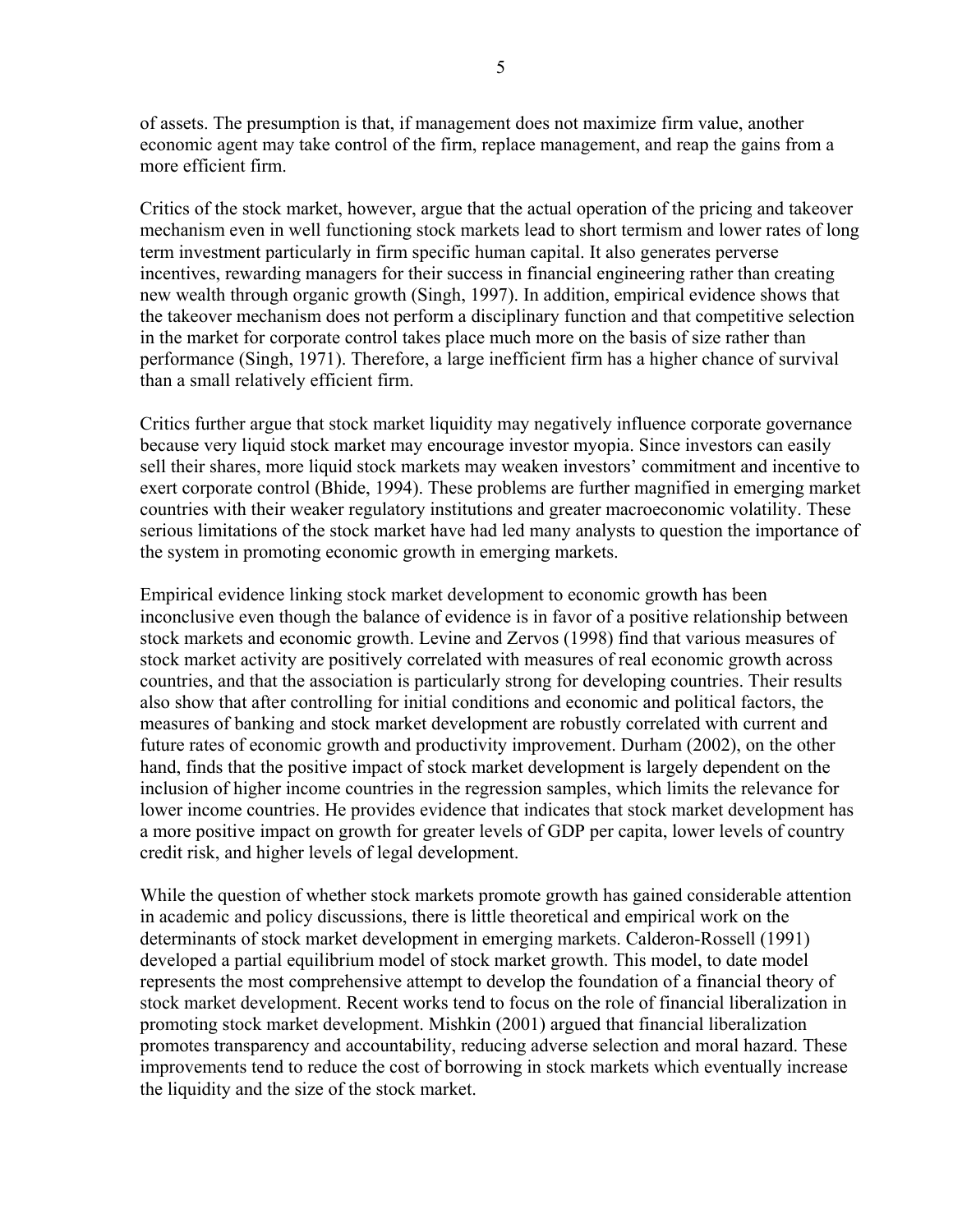Garcia and Liu (1999) examined the macroeconomic determinants of stock market development in a sample of Latin American and Asian countries. The results show that GDP growth, domestic investment, and financial intermediary sector development are important factors. Yartey (2007) finds that a percentage point increase in financial intermediary sector development tends to increase stock market development in Africa by 0.6 points controlling for macroeconomic stability, economic development, and the quality of legal and political institutions. El-Wassal (2005) investigates the relationship between stock market growth and economic growth, financial liberalization, and foreign portfolio investment in 40 emerging markets between 1980 and 2000. The result shows that economic growth, financial liberalization policies, and foreign portfolio investments were the leading factors of the emerging stock markets growth.

#### **III. STOCK MARKET DEVELOPMENT IN EMERGING MARKETS**

The stock markets in emerging markets have seen considerable development since the early 1990s. The market capitalization of emerging market countries has more than doubled over the past decade growing from less than \$2 trillion in 1995 to about \$5 trillion in 2005. As a percentage of world market capitalization, emerging markets are now more than 12 percent and steadily growing (Standard and Poor, 2005)**.** Figure 1 shows the growth of stock market in our sample of emerging market. As we can see market capitalization as a percentage of GDP has increased from about 20 percent in 1990 to about 40 percent in 2004.



Notes: Based on averages of a sample of 42 emerging market countries. See Table 1 for the full list of countries.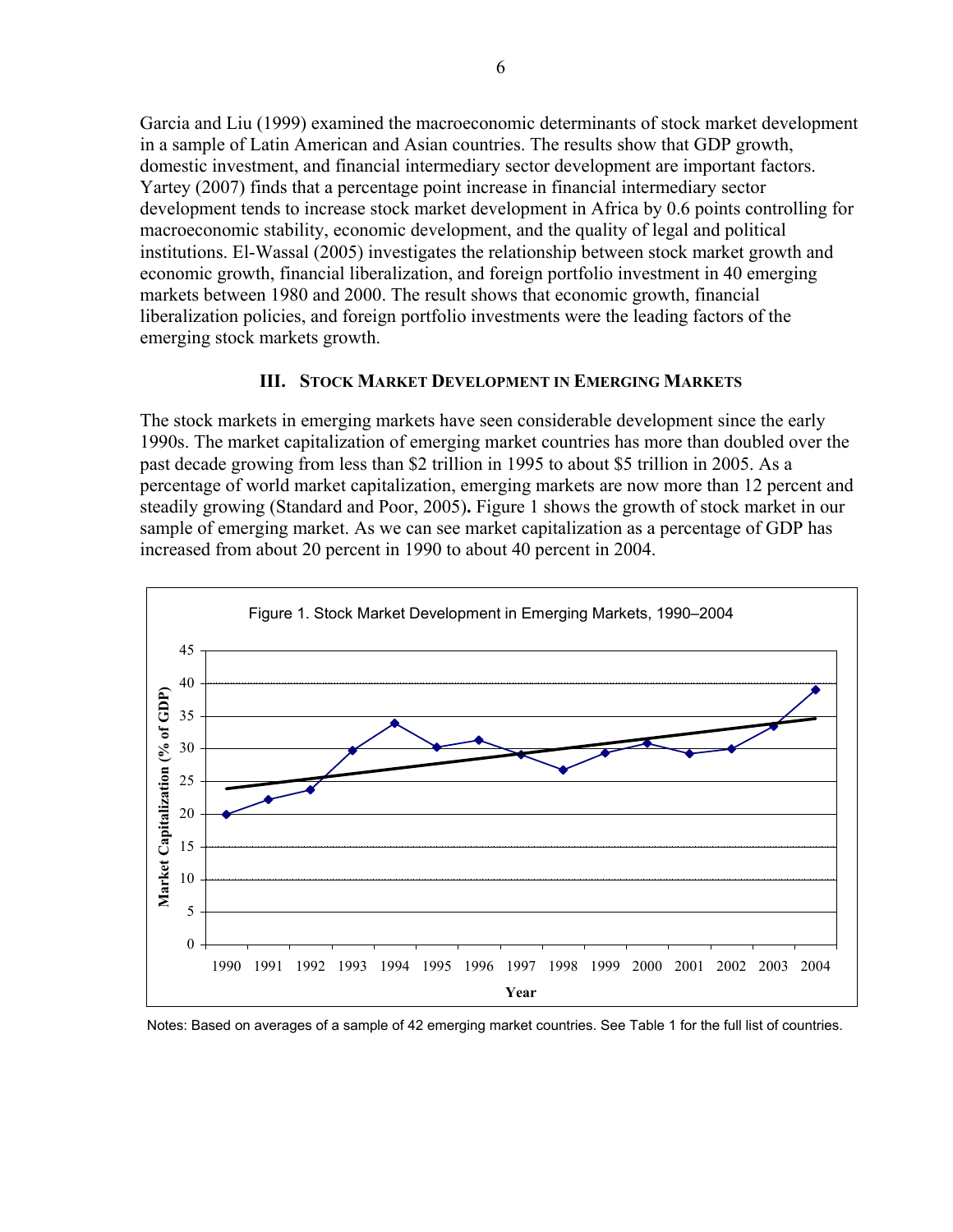

Source: IMD World Competitiveness Database.

Note: We include Sweden in order to provide a developed country comparison to the market capitalization of emerging markets.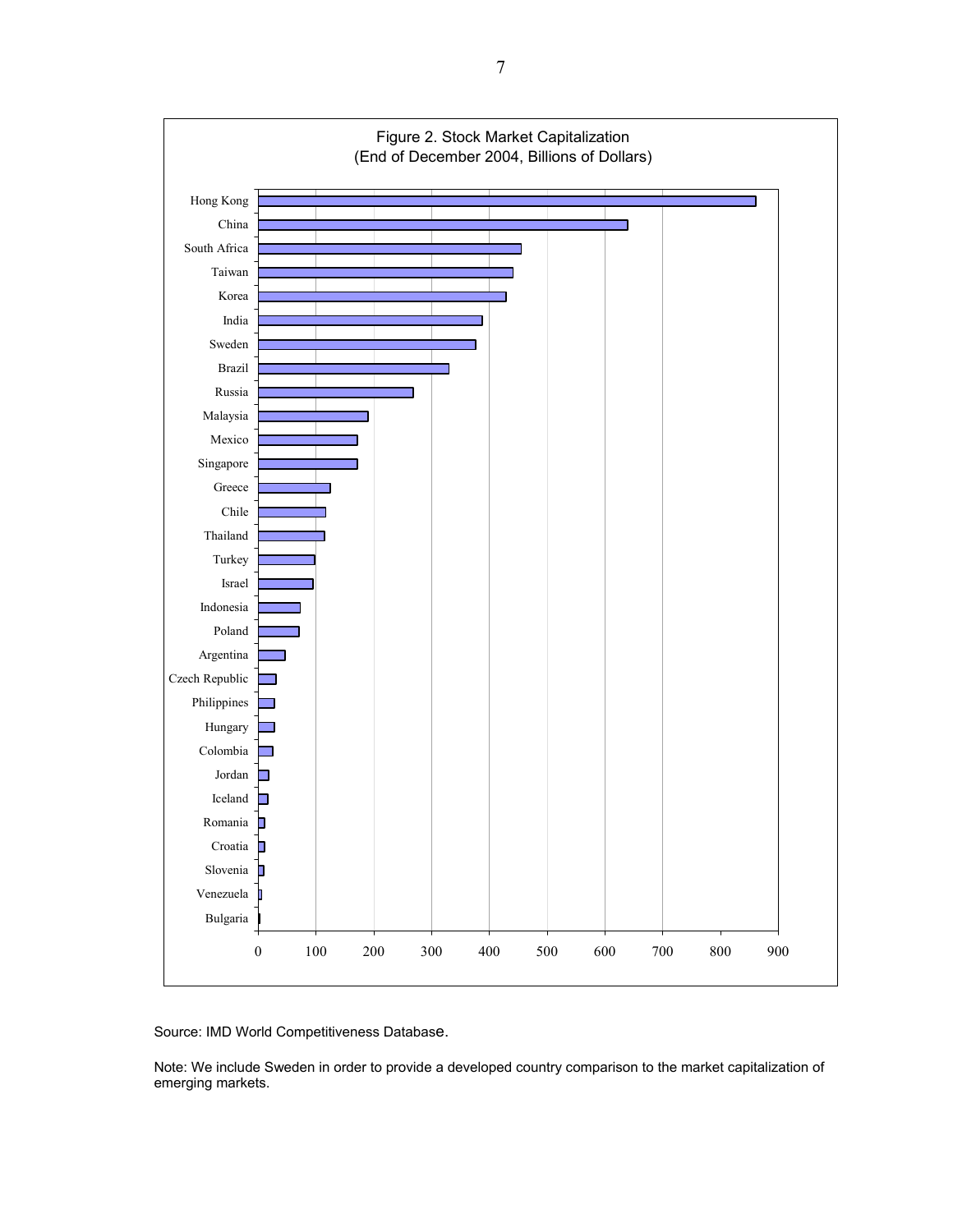|                 | Number of           | Market<br>Capitalization |                                                  | Turnover       |                               |
|-----------------|---------------------|--------------------------|--------------------------------------------------|----------------|-------------------------------|
| Country         | Listed<br>Companies | $(% )^{2}(x)$ of GDP)    | Value Traded<br>$(% \mathcal{L}_{0})$ (% of GDP) | Ratio (%)      | <b>GDP Per</b><br>Capita (\$) |
| Argentina       | 139                 | 31                       | 4                                                | 23             | 7193                          |
| Bangladesh      | 194                 | 3                        | 1                                                | 44             | 327                           |
| <b>Bolivia</b>  | 19                  | 10                       | 0.1                                              | 1              | 967                           |
| <b>Botswana</b> | 14                  | 14                       | 1                                                | 3              | 2739                          |
| <b>Brazil</b>   | 497                 | 27                       | 13                                               | 46             | 3324                          |
| <b>Bulgaria</b> | 349                 | 4                        | 0.6                                              | 15             | 1585                          |
| Chile           | 259                 | 84                       | 8                                                | 9              | 4443                          |
| China           | 723                 | 20                       | 25                                               | 156            | 793                           |
| Colombia        | 127                 | 14                       | 1                                                | 8              | 2002                          |
| Costa Rica      | 70                  | 12                       | 1                                                | $\overline{7}$ | 3735                          |
| Czech           | 488                 | 20                       | 9                                                | 46             | 5228                          |
| Ecuador         | 53                  | 8                        | 0.4                                              | $\overline{7}$ | 1344                          |
| Egypt           | 817                 | 20                       | 4                                                | 24             | 1375                          |
| Ghana           | 20                  | 15                       | 1                                                | 3              | 240                           |
| Hungary         | 45                  | 17                       | 11                                               | 53             | 4236                          |
| India           | 4811                | 30                       | 34                                               | 81             | 406                           |
| Indonesia       | 250                 | 20                       | 8                                                | 49             | 791                           |
| Jamaica         | 45                  | 46                       | 3                                                | 4              | 3150                          |
| Jordan          | 131                 | 71                       | 3                                                | 4              | 3150                          |
| Kenya           | 55                  | 15                       | $\mathbf 1$                                      | 3              | 423                           |
| Malaysia        | 636                 | 170                      | 81                                               | 41             | 3538                          |
| Mexico          | 185                 | 27                       | 10                                               | 35             | 5433                          |
| Morocco         | 55                  | 22                       | 3                                                | 14             | 1189                          |
| Nigeria         | 179                 | 9                        | 1                                                | 5              | 363                           |
| Pakistan        | 698                 | 15                       | 23                                               | 168            | 514                           |
| Panama          | 21                  | 19                       | 1                                                | $\overline{2}$ | 3642                          |
| Paraguay        | 45                  | 3                        | 0.2                                              | 6              | 1462                          |
| Peru            | 238                 | 18                       | 4                                                | 22             | 1936                          |
| Philippines     | 206                 | 46                       | 13                                               | 25             | 958                           |
| Poland          | 136                 | 10                       | 4                                                | 69             | 3764                          |
| Romania         | 3251                | 4                        | 1                                                | 36             | 1749                          |
| S. Arabia       | 69                  | 41                       | 25                                               | 59             | 8908                          |
| Slovak          | 450                 | $\overline{7}$           | 5                                                | 96             | 3557                          |
| Slovenia        | 41                  | 12                       | 3                                                | 24             | 8666                          |
| South Africa    | 604                 | 147                      | 35                                               | 31             | 3039                          |
| Sri Lanka       | 222                 | 14                       | $\overline{2}$                                   | 13             | 757                           |
| Thailand        | 383                 | 50                       | 40                                               | 85             | 1944                          |
| Tunisia         | 33                  | 11                       | $\overline{2}$                                   | 9              | 1854                          |
| Turkey          | 230                 | 22                       | 32                                               | 134            | 2777                          |
| Uruguay         | 19                  | 1                        | 0.1                                              | 1.05           | 5774                          |
| Venezuela       | 80                  | 10                       | 2                                                | 19             | 4901                          |
| Zimbabwe        | 67                  | 38                       | 5                                                | 12             | 596                           |

**Table 1. Indicators of Stock Market Development, 1990–2004**

Sources: World Development indicators; and author's calculations.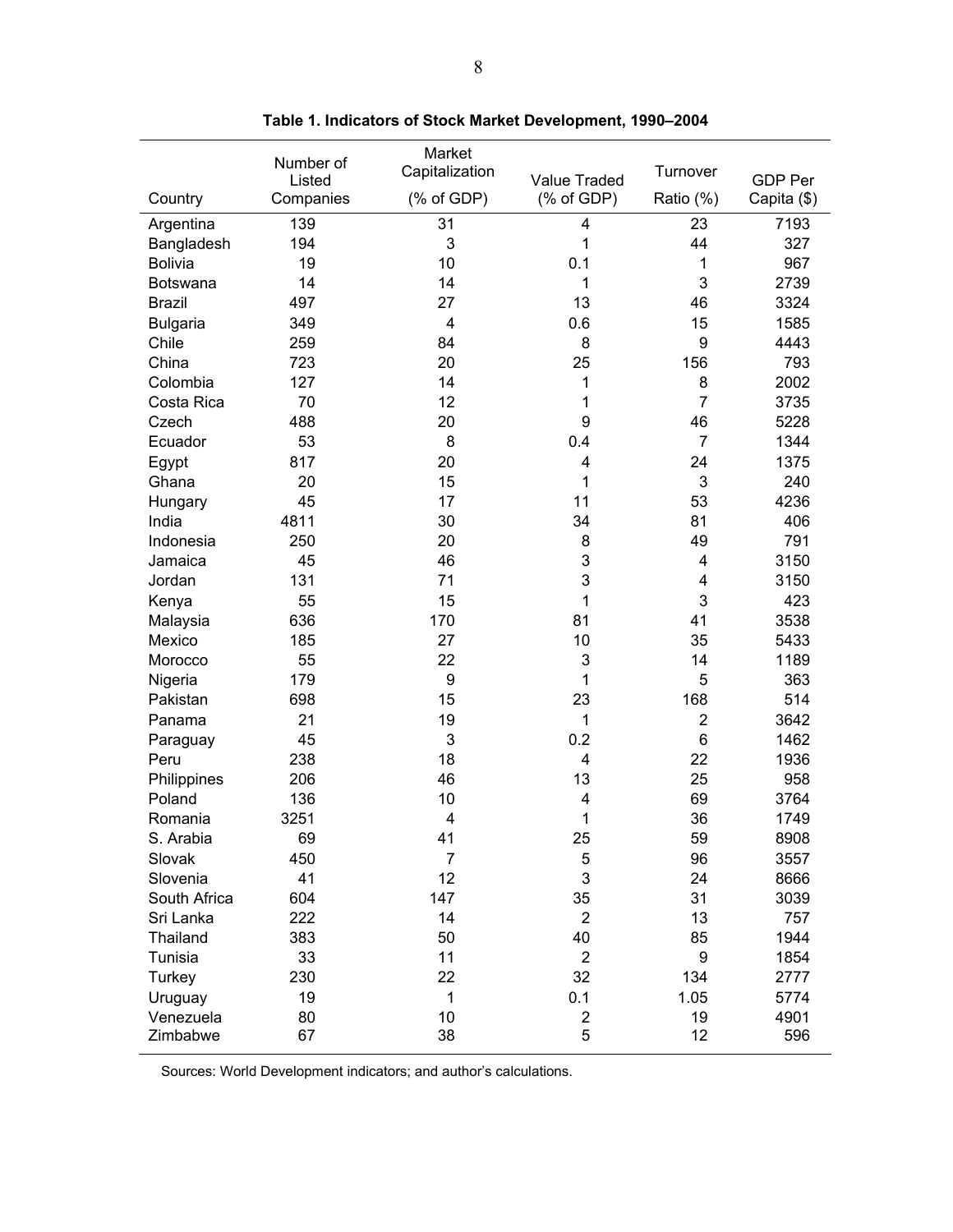Figure 2 shows a ranking of stock market capitalization in emerging markets countries. As we cam see, stock market capitalization has very little to do with the size of a country. China, which has the largest economy by far among these countries, has a smaller market capitalization than Hong Kong. South Africa and Taiwan approach China in terms of stock market capitalization despite vastly smaller population and GDP. These numbers are, however, dwarfed by the United States, which has a total stock market capitalization of around \$20 trillion, or 30 times greater than that of South Korea. One company, General Electric, has a market capitalization closer to that of Taiwan and Mexico.

To understand the economic importance of the stock market in our sample, we examine the capitalization ratio. The capitalization ratio is defined as the value of domestic equities traded on the stock market relative to GDP. As we can observe from Table 1, stock market development indicators exhibit a considerable variability across countries, according to the capitalization ratio. The top five countries are Malaysia, South Africa, Chile, Jordan, and Thailand. The lowest ratios occur in countries such as Bulgaria and Venezuela.

Stock market development has been central to the domestic financial liberalization programs of most emerging markets. Apart from their role in domestic financial liberalization, the stock markets have also been very important in recent years as a major channel for foreign capital flows to emerging economies. Net equity flows to the emerging markets have grown to roughly \$200 billion per year, providing an important source of capital for development. The share of foreign direct investment and portfolio equity in the finance mix of many developing countries has grown in recent years. Equity flows accounted for 80 percent of total external financing to developing nations during 1999–2003, compared with just 60 percent during 1993–98 (Global Development Finance, 2005).

The rapid development of stock markets in emerging market does not mean that even the most advanced emerging stock markets are mature. In most stock markets, trading occurs in only a few stocks which account for a considerable part of the total market capitalization. Beyond these actively traded shares, there are serious informational and disclosure deficiencies for other stocks. There are serious weaknesses in the transparency of transactions on these markets. The less developed of the stock markets suffer from a far wider range of such deficits.

Compared with the highly organized and properly regulated stock market activity in the US and the UK, most emerging markets do not have such a well functioning market. Not only are there inadequate government regulation, private information gathering and dissemination firms as found in more developed stock markets are inadequate. Moreover, young firms in emerging stock markets do not have a long enough track record to form a reputation. As a result, one expects share prices in emerging markets to be arbitrary and volatile (Tirole, 1991). Empirical evidence indicates that share prices in emerging markets are considerably more volatile than in advanced markets (El-Erian and Kumar, 1995).

Despite this volatility, large corporations have made considerable use of the stock market. For example, the Indian stock market has more than 8,000 listed firms, one of the highest in the World. Singh (1995), looking at the corporate financing pattern in emerging markets found that contrary to expectation, emerging market corporations rely heavily on external finance and new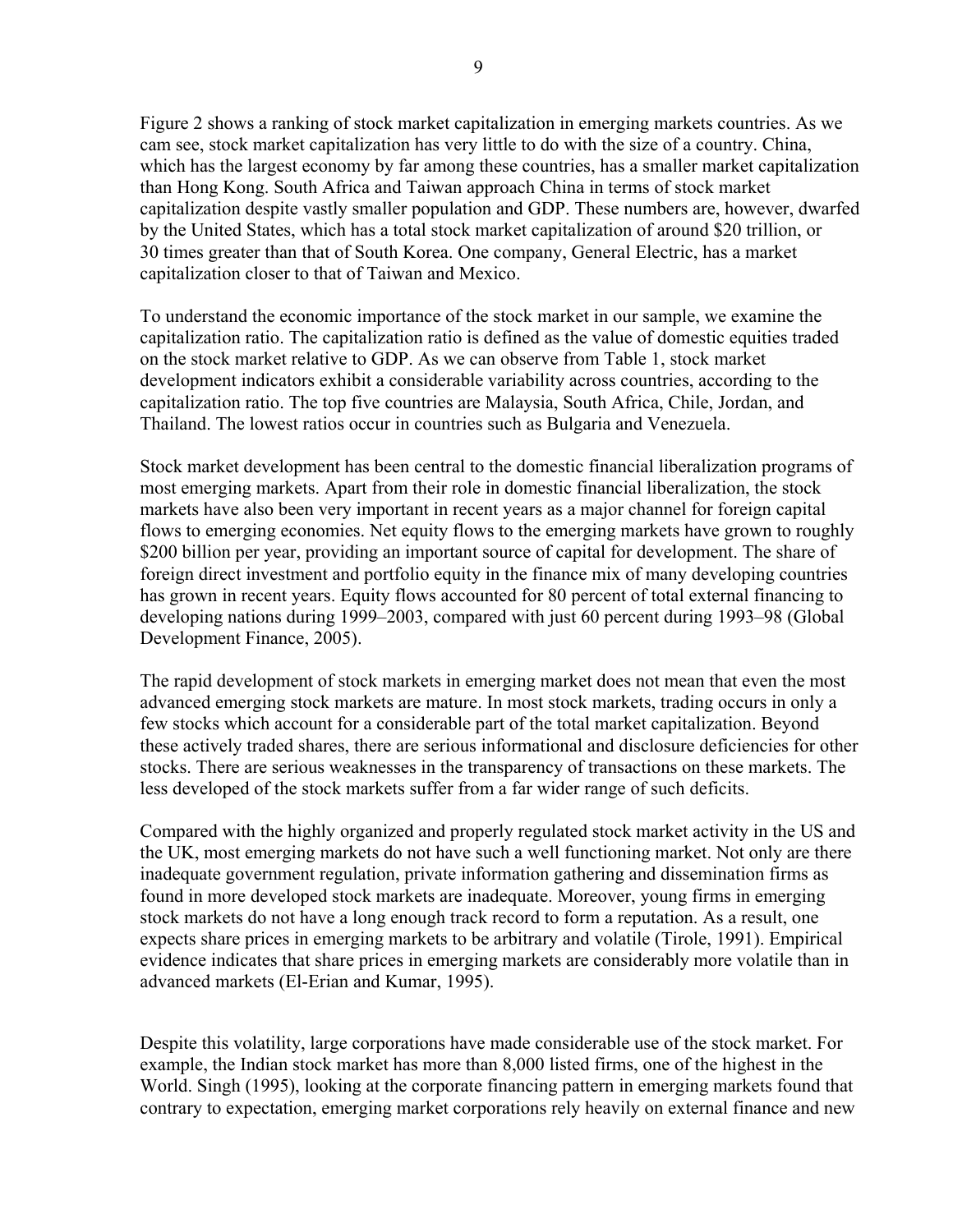equity issues to finance long term investment. This result indicates that stock markets have been successful in providing considerable funds to the top 100 corporations in emerging markets.

## **IV. THE STOCK MARKET IN SOUTH AFRICA**

#### **A. Market Development**

The Johannesburg Stock Exchange (JSE) was founded in 1887 to enable the new mines and their financiers to raise funds for the development of the fledgling mining industry. However, the majority of the companies listed today are non-mining organizations. In 2004, the JSE had an estimated 472 listed companies and a market capitalization of US\$182,6 billion as well as an average monthly traded value of US\$ 6,399 million. JSE Limited is by far the largest exchange in Africa and the  $17<sup>th</sup>$  largest in the world in terms of market capitalization.

A number of initiatives were introduced in the late 1990s to improve the efficient functioning of the exchange. The first major change occurred in November 1995, when the Stock Exchanges Control Act changed the way in which stocks were traded in South Africa, opening the door to non-South Africans, and allowing brokers to buy and sell stock for their own account. The trading system is now automated through an electronic clearing and settlement system, STRATE (Share Transactions Totally Electronic).

The bond market has been separated from the JSE to the Bond Exchange of South Africa and is licensed as a financial market in terms of the Financial Markets Control Act. A real-time stock exchange news service was launched in 1997 in an attempt to enhance market transparency and investor confidence. JSE listing requirements require listed companies to disseminate any corporate news or price sensitive information on the service prior to using any other media or outlet.

In 2001, the JSE merged with the South African Futures Exchange (SAFEX) and thereby become the leader in both equities and futures and options trading in South Africa. New capital adequacy requirements, which have major financial implications for broking firms has also been developed. These are based on European Union requirements and involve the separation of clients' funds from those of brokers.

.

The JSE's trading and information systems were replaced with that of the London Stock Exchange. The trading engine and information dissemination feed-handler is hosted in London and connected remotely to the JSE. More than 1,500 traders and information users access the system via a sophisticated Application Service Provider with sub-second response time. The JSE also aligned their equities trading model with that of Europe, and reclassified their instruments in line with the FTSE Global Classification system. This has led to the introduction of the FTSE/JSE Africa Index Series that makes the South African Indices comparable to similar indices worldwide. Trade information of instruments listed on the JSE can now be disseminated by the LSE to more than 104,000 trading terminals around the world, raising the profile of the JSE among the international investor community.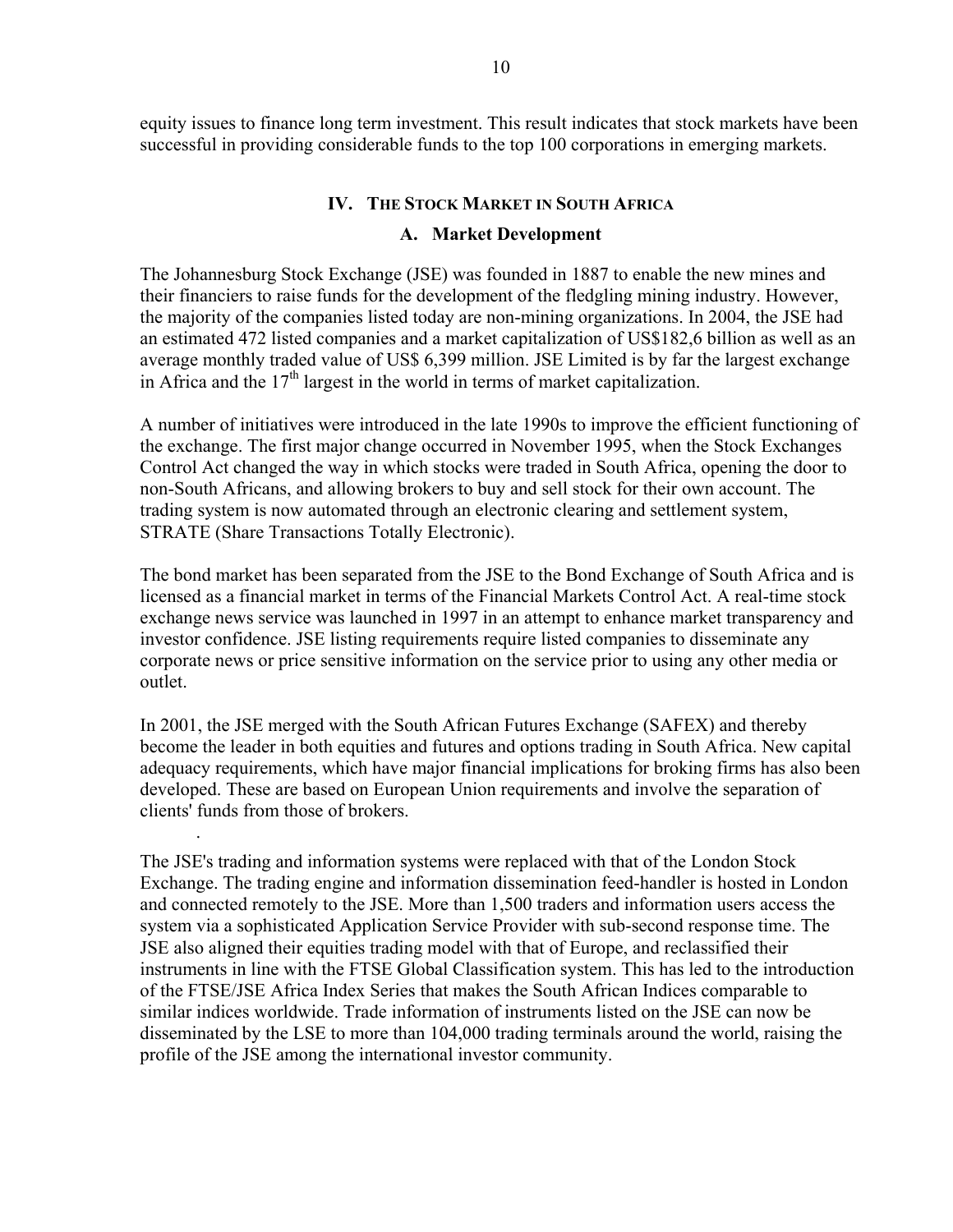## **B. Structure, Operations, and Regulation**

The JSE is licensed as a stock exchange (for equities) and as a financial market (for financial and agricultural derivatives) in terms of these Acts, but, in common with international practice, a philosophy of self-regulation by the markets is practiced and applies to the JSE. The JSE members and their clients (investors), must comply with trading and other rules set by the JSE from time to time. The JSE acts as regulator of its members and ensures that markets operate in a transparent and fair manner ensuring investor protection. Similarly, issuers of securities must comply with the JSE Listings Requirements which are aimed at ensuring sufficient disclosure in the public interest of all information relevant to investors.

The JSE performs the role of regulating applications for listing, the continuing obligations of listed companies and the interpretation of JSE listings requirements. In addition, the JSE regulates applications for the alteration of an existing listing and any corporate actions arising from this and scrutinizing company documentation with a view of disclosure to the public.

The exchange was demutualized in July 2005 after 118 years of existence as a mutual entity. JSE Limited, therefore, joins the world's most prominent international exchanges in operating as a fully fledged corporate. JSE Limited is a public, unlisted company and as a result, any person is now entitled to purchase and hold shares in the JSE subject to a statutory prudential limitation of a 15 percent shareholding by any shareholder. Ownership of a JSE share is no longer a requirement for membership of the exchange.

## **C. Main Characteristics**

#### **Market Size**

This paper uses the capitalization ratio and the number of listed companies to measure the size of Johannesburg Securities Exchange. The capitalization ratio is defined as the value of domestic equities traded on the stock exchange relative to GDP. As Figure 3 shows, the capitalization ratio increased from 120 percent of GDP in 1990 to about 180 percent of GDP in 2004. The high growth of the capitalization ratio coincided with a reduction of the number of listed companies. The number of listed companies on the JSE decline from 732 in 1990 to 403 in 2004, a reduction of more than 300 corporations as a large number of South Africa's biggest listed companies moved their primary listings to London to be more attractive to international investors. This loss caused concern in the South African market and resulted in decreased trade on the JSE. The number of listed companies is expected to fall further with the mergers and acquisitions wave and the development of private equity funds in the country.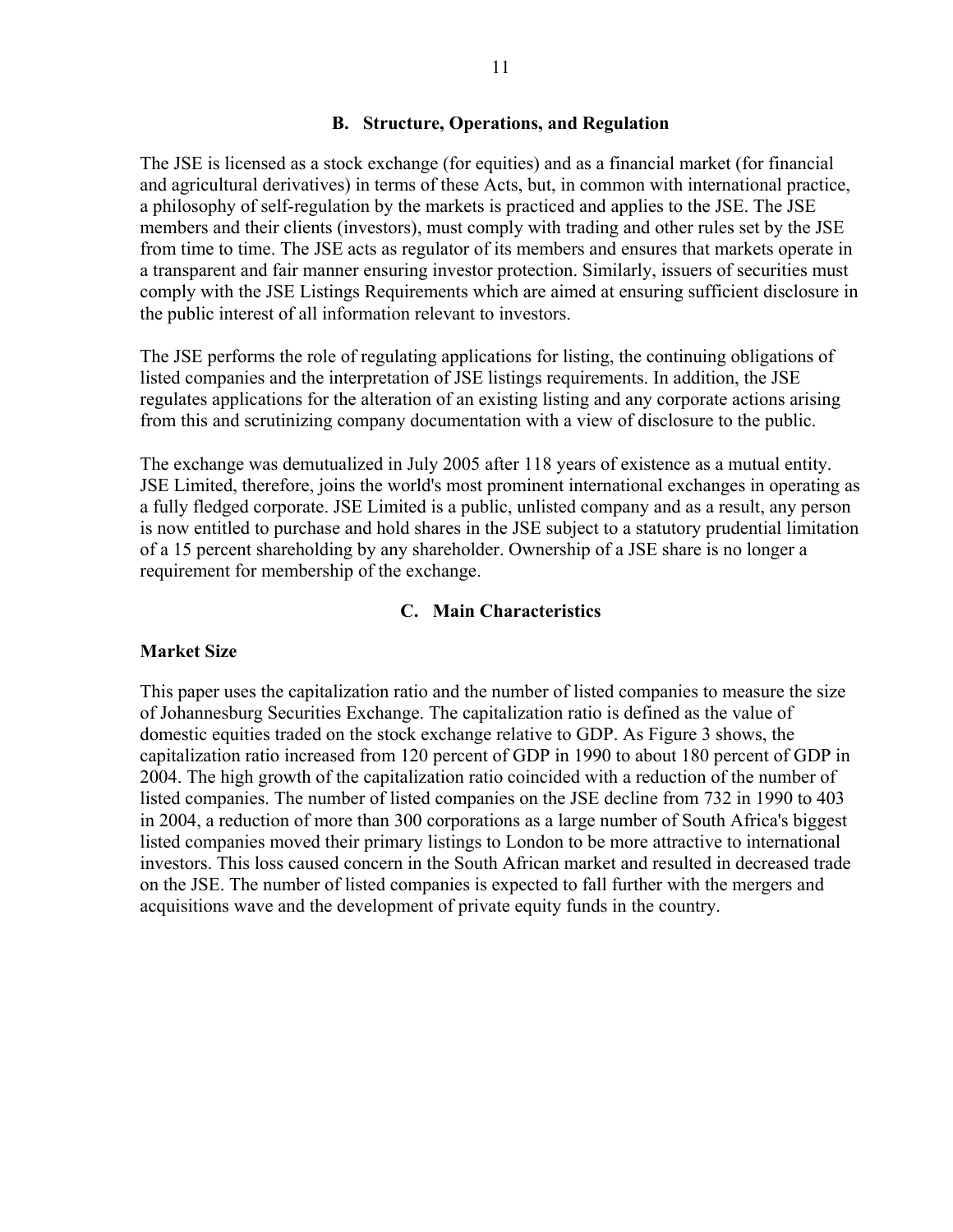

Sources: World Development Indicators; and IMF staff estimates.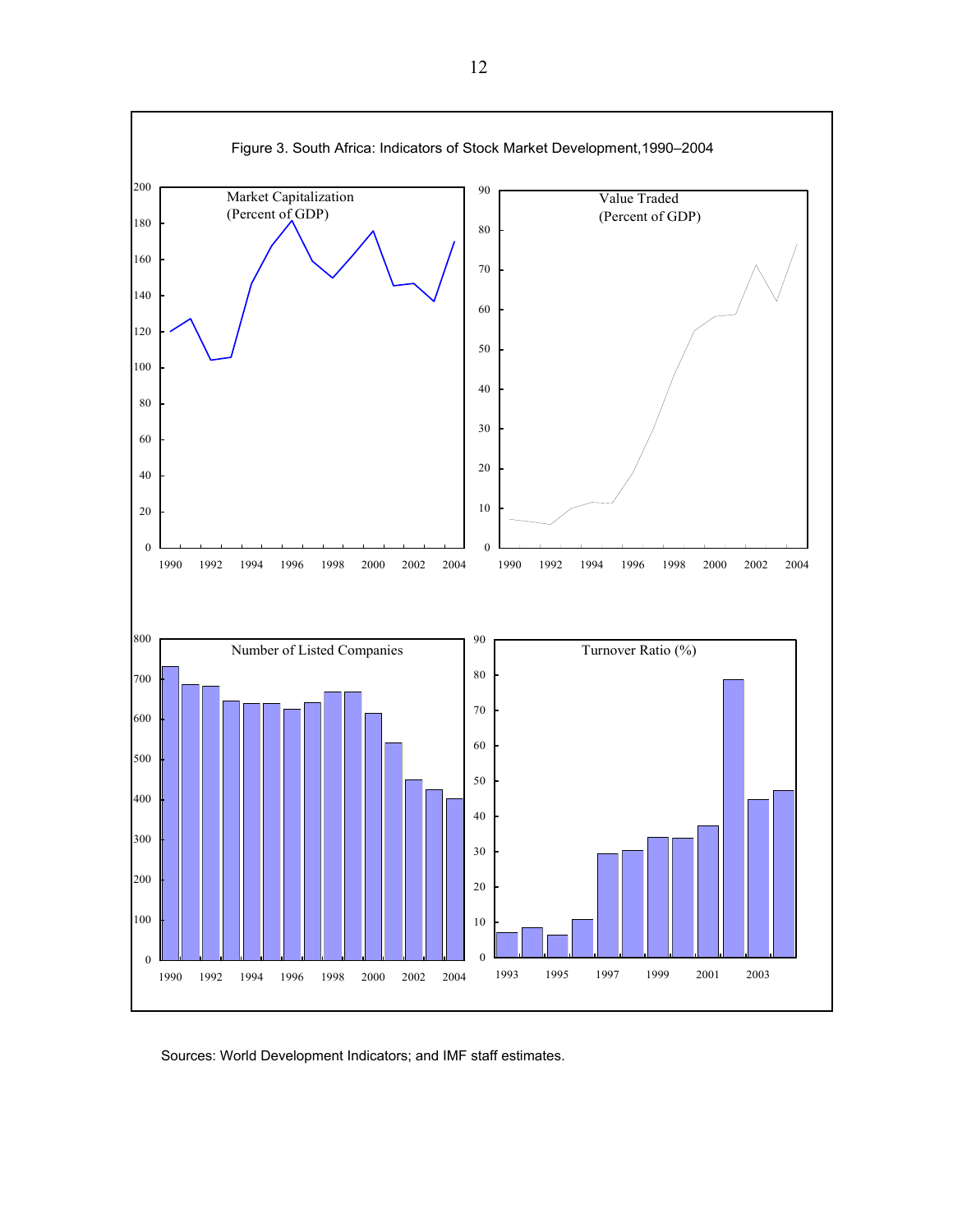#### **Market Depth**

Market depth refers to liquidity or the ability to buy and sell shares. This paper measure the activity of the stock market using total value traded as a share of GDP, which gives the value of stock transactions relative to the size of the economy. This measure is also used to gauge market liquidity because it measures trading relative to economic activity (Levine and Zervos, 1998). Figure 3 shows, value traded as a percentage of GDP increased from about 10 percent of GDP in 1990 to roughly 80 percent of GDP.

To clearly understand the liquidity picture, we examine the turnover ratio. The turnover ratio is defined as the ratio of the value of total shares traded and market capitalization. It measures the activity of the stock market relative to its size. Many analysts use the turnover as measure of transaction costs. High turnover ratio implies low transaction and consequently high efficiency. The turnover ratio increased from under 10 percent in 1993 to about 80 percent in 2001. It has since fallen to about 50 percent in 2004.

## **V. METHODOLOGY AND DATA**

#### **A. The Calderon-Rossell Model**

Cadeleron-Rossell developed a behavioural structural model of stock market development. In this model economic growth and stock market liquidity are considered the main determinants of stock market development. Market capitalization is defined as follows:

$$
Y = PV \tag{1}
$$

Where:

*Y* is market capitalization in local currency;

*P* is the number of listed companies in the stock market; and

*V* is the local currency average price of listed companies.

The model can be presented formally as follows:

$$
Y = PV = Y(G, T)
$$
  
\n
$$
V = V(G, P), \quad P = P(T, V)
$$
\n(2)

The exogenous variable G represents per capita GNP in local currency and variable T represents the turnover ratio. The endogenous variables are V, P, and M. The structural equations are then expressed in the following reduced behavioural model:

$$
Log Y = \theta_1 Log G + \theta_2 Log T \tag{4}
$$

The component of the reduced form model is expressed as follows:

$$
Log V = \alpha_1 Log G + \alpha_2 Log T \tag{5}
$$

 $LogP = \varpi_1 LogG + \varpi_2 LogT$  (6)

Equation 4 can be written as:

$$
LogY = Log(PV) = \alpha_1 \log G + \alpha_2 \log T + \varpi_1 \log G + \varpi_2 \log T \tag{7}
$$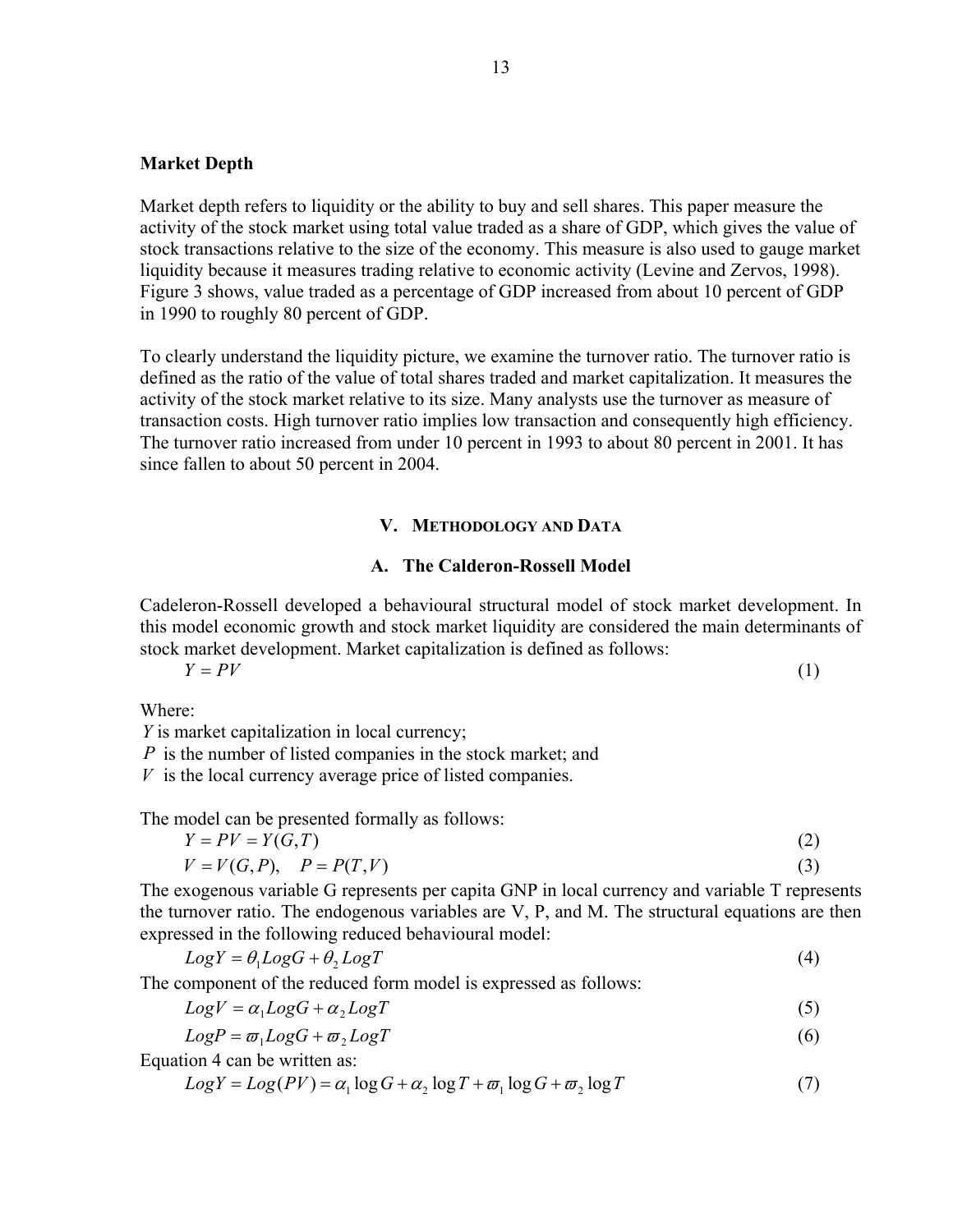Factorizing we have:

$$
Log Y = (\alpha_1 + \varpi_1) \log G + (\alpha_2 + \varpi_2) \log T \tag{8}
$$

Where:

$$
\theta_1 = \alpha_1 + \varpi_1 \tag{9}
$$

and

$$
\theta_2 = \alpha_2 + \varpi_2 \tag{10}
$$

Equation 8 shows the impact of economic growth,*G* , and stock market liquidity, *T* on stock market development, *Y* . The model shows that stock market development is the result of the combined effect of economic growth and liquidity on both stock prices and the number of listings.

To examine the validity of this model, Calderon-Rossell used data from 42 countries from the main active stock markets in the world with annual observations from 1980–87. The analysis shows that stock market liquidity and economic growth are important determinants of stock market growth.

#### **B. The Modified Calderon-Rossell Model**

This paper looks at the institutional and macroeconomic determinants of stock market development in emerging markets. As we know both institutional and macroeconomic factors are important in stock market development. Garcia and Liu (1999) showed that macroeconomic factors such as real income, savings rate, financial intermediary development, and stock market liquidity are important determinants of stock market development. Pagano (1993) shows that regulatory and institutional factors may influence the efficient functioning of stock markets. For example, mandatory disclosure of reliable information about firms may enhance investor participation, and regulations that instil investor's confidence in brokers should encourage investment and trading in the stock market. La Porta et al (1996) also find that institutional variables such as rule of law, anti-director rights, and one share one vote are important predictors of stock market development.

We modify the Calderon-Rossell model to incorporate other financial, economic, and institutional variables that might affect stock market development. In particular, we examine the role of banking sector development, political risk, and private capital flows in explaining stock market development in emerging markets. We estimate the following regression:

$$
Y_{it} = \alpha_i + \delta Y_{it-1} + \beta M_{it} + \varpi P_{it} + \varepsilon_{it}
$$
\n(11)

Where Y is stock market capitalization relative to GDP,  $\alpha_i$  is the unobserved country specific

fixed effect, and  $\mathcal{E}_{it}$  is the usual white noise. *M* is a matrix of macroeconomic variables made up of GDP per capita, credit to the private sector as a percentage of GDP and its square, gross domestic investment as a percentage of GDP, stock market value traded as a percentage of GDP, private capital flows as a percentage of GDP, foreign direct investment as a percentage of GDP, macroeconomic stability (measured by current inflation and the real interest rate), and gross domestic savings. The *P* variables are measures of institutional quality and include political risk, corruption, law and order, democratic accountability, and bureaucratic quality. We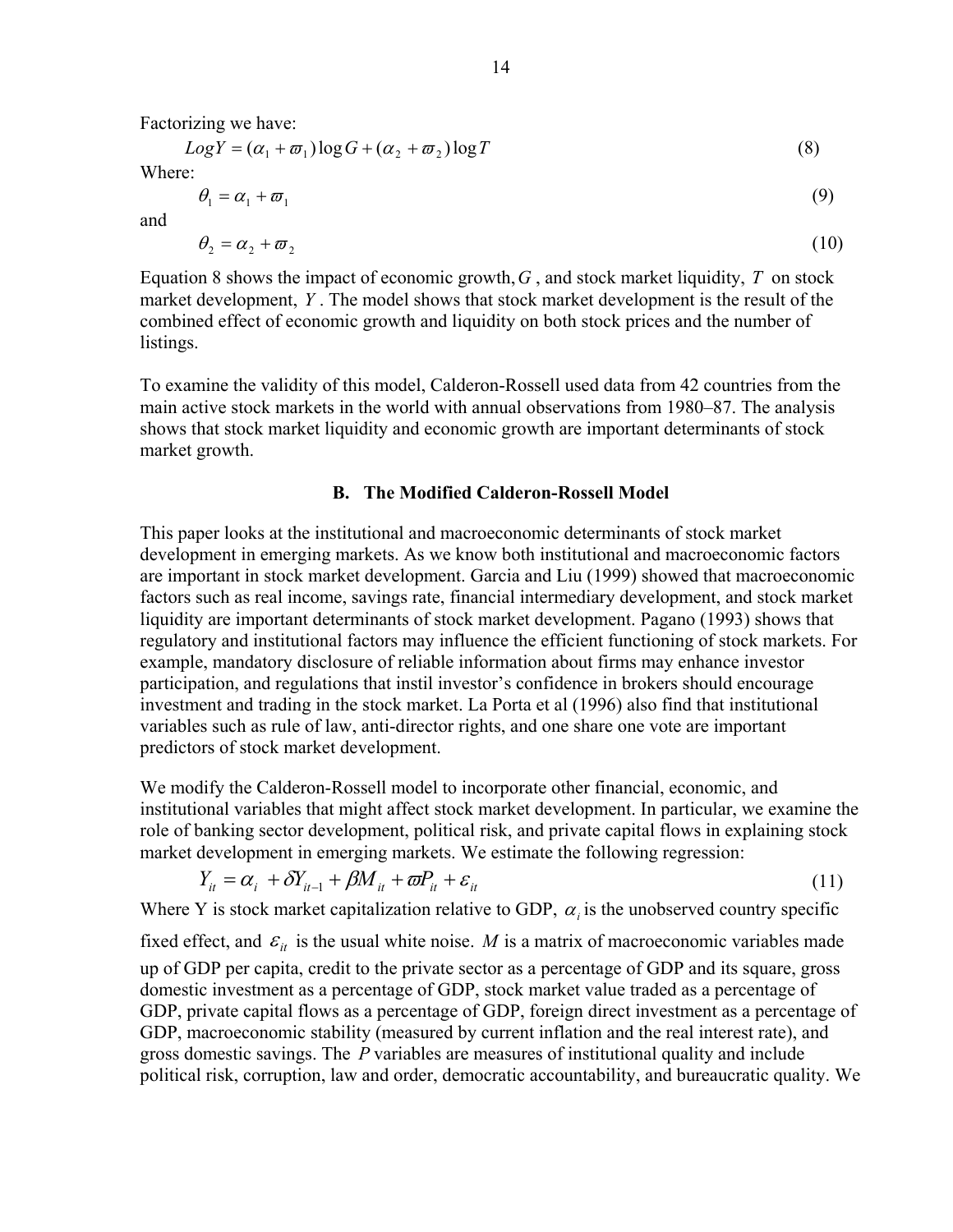also include one lag of the dependent variable as one of the right hand side variables because we believe that stock market development is a dynamic concept.<sup>5</sup>

# **C. The Data**

The approach taken in this paper is to model the impact of macroeconomic and institutional factors on stock market development in emerging markets. Macroeconomic factors include income level, savings and investment, stock market liquidity, macroeconomic stability and private capital flows. Institutional factors include political risk, bureaucratic quality, law and order, corruption, and democratic accountability. The logic behind the inclusion of relevant variables is discussed below.

## **Dependent Variable: Stock Market Development**

The dependent variable of interest is stock market development. We measure stock market development using market capitalization as a proportion of GDP.<sup>6</sup> This measure equals the value of listed shares divided by GDP. The assumption behind this measure is that overall market size is positively correlated with the ability to mobilize capital and diversify risk on an economy-wide basis.

## **Income Level**

Real income has been found to be highly correlated with the size of the stock market. We use the log GDP per capita in US dollars to measure the income level. According to demand driven hypothesis, the expansion of an economy will create new demand for financial services. Such increase in demand will exert pressure to establish larger and more sophisticated financial institutions to satisfy the new demand for their services.

## **Banking Sector Development**

To determine whether stock market development is significantly correlated with banking sector development, we include a measure of banking sector development in the regression. Most studies use M2 relative to GDP as a measure of financial depth. However, according to King and Levine (1993), this measure does not tell us whether the liabilities are those of the central bank, commercial banks or other depository institutions. As a result, this paper uses the value of domestic credit provided by the banking system to the private sector relative to GDP as a measure of banking sector development. Private credit is the most comprehensive indicator of the activity of commercial banks. It captures the amount of external resources channelled

 $\frac{5}{\sqrt{15}}$  The above equation can be written using the growth as the dependent variable as follows:  $Y_{ii} - Y_{ii-1} = growth = \alpha_i + (\delta - 1)Y_{ii-1} + \beta M_{ii} + \varpi P_{ii} + \varepsilon_{ii}$ 

<sup>6</sup> Other indicators of stock market development that has been used in the literature include the number of listed companies, changes in the stock market index etc. We focus on market capitalization as a percentage of GDP because it is less arbitrary than the other measures. In addition, Demiguc-Kunt and Levine (1996) have shown that different measures of stock market development are highly correlated.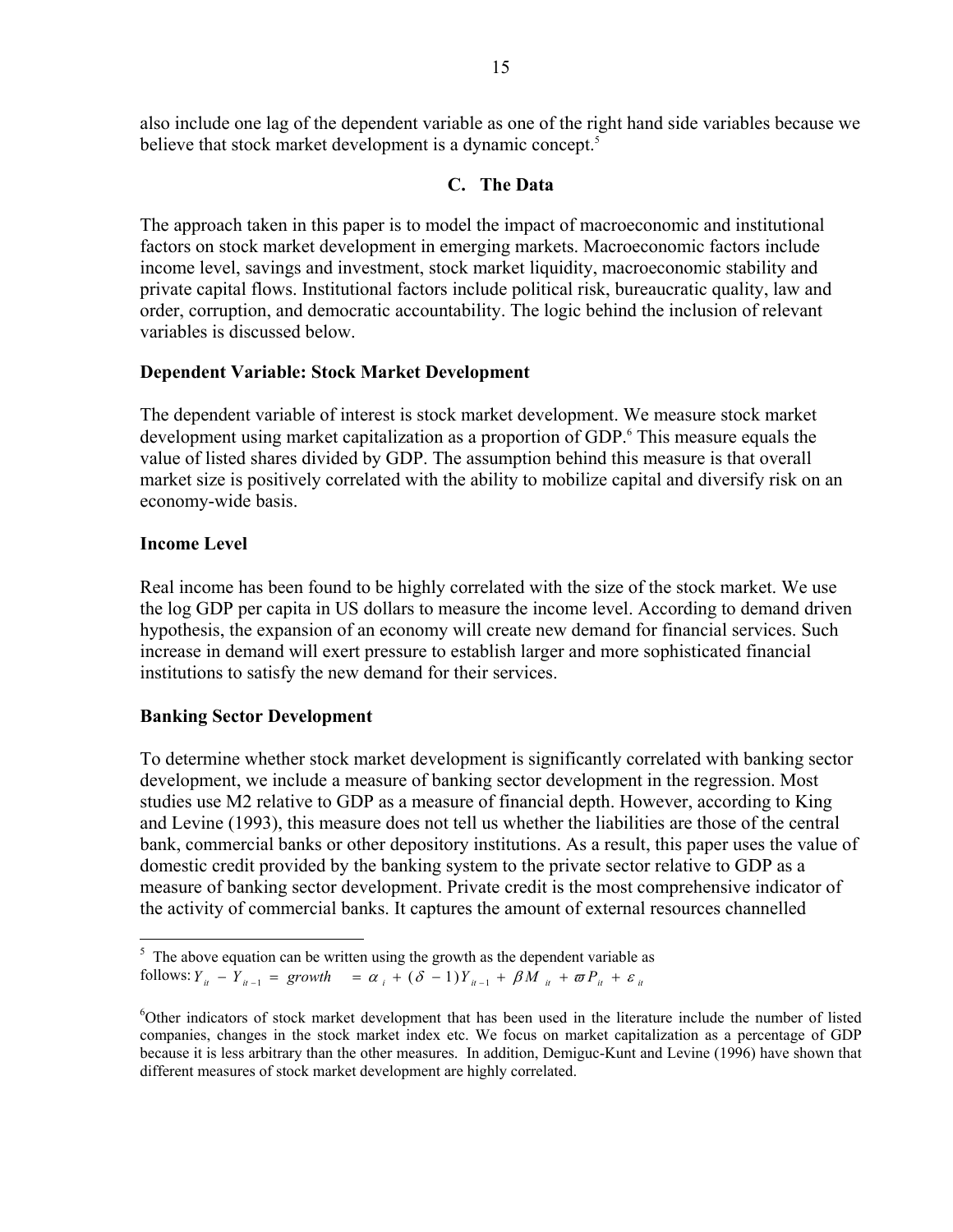through the banking sector to private firms. This measure isolate credit issued to the private sector as opposed to credit issued to governments and public enterprises. In addition, it measures the activity of the banking system in one of its main function: channelling savings to investors. To understand the nature of the relationship between banking sector development and stock market development, we include the square of bank credit to the private sector as a percentage of GDP in the regression. We expect credit to the private sector to be positively correlated with stock market capitalization. However, very high levels of banking sector development can lead to substitutability between debt and equity making the coefficient of the square of bank credit negative.

## **Savings and Investment**

Stock markets, like financial intermediaries, intermediate savings to investment projects. Usually the larger the savings, the higher the amount of capital flows through the stock market. However, savings and investment may not be highly correlated with income in our sample. Thus, we expect savings and investment to be important determinants of stock market development. We use gross domestic savings as percentage of GDP and gross domestic investment as a percentage of GDP.

# **Stock Market Liquidity**

Liquidity is the ease and speed at which economic agents can buy and sell securities. With a liquid market, the initial investors do not lose access to their savings for the duration of the investment project because they can easily, quickly, and cheaply, sell their stake in the company. Thus, more liquid markets could ease investment in long term, potentially more profitable projects, thereby improving the allocation of capital and enhancing prospects for long term growth. The more liquid the stock market, the larger the amount of savings that are channelled through the stock market. Therefore, we expect a more liquid stock market to lead to higher stock market development. We measure stock market liquidity using value traded as a percentage of GDP. This ratio measures the value of equity transactions relative to the size of the economy. This measure does not directly measure how easily investors can buy and sell shares at posted prices. However, it does measure the degree of trading relative to the size of the economy. It, therefore, reflects stock market liquidity on an economy wide (Levine and Zervos, 1998).

## **Macroeconomic Stability**

Macroeconomic stability may be an important factor for the development of the stock market. We expect that the higher the macroeconomic stability the more incentive firms and investors have to participate in the stock market. Furthermore, corporate profitability can be affected by changes in monetary, fiscal, and exchange rate policies. Therefore, we expect the stock market in countries with stable macroeconomic environment to be more developed. To determine the impact of macroeconomic stability on market capitalization, we use two measures of macroeconomic stability: real interest rate and current inflation mainly because of their importance in previous studies (for instance, Garcia and Liu, 1999). Regarding inflation, the conventional wisdom about the role of stocks is that they provide a hedge against inflation or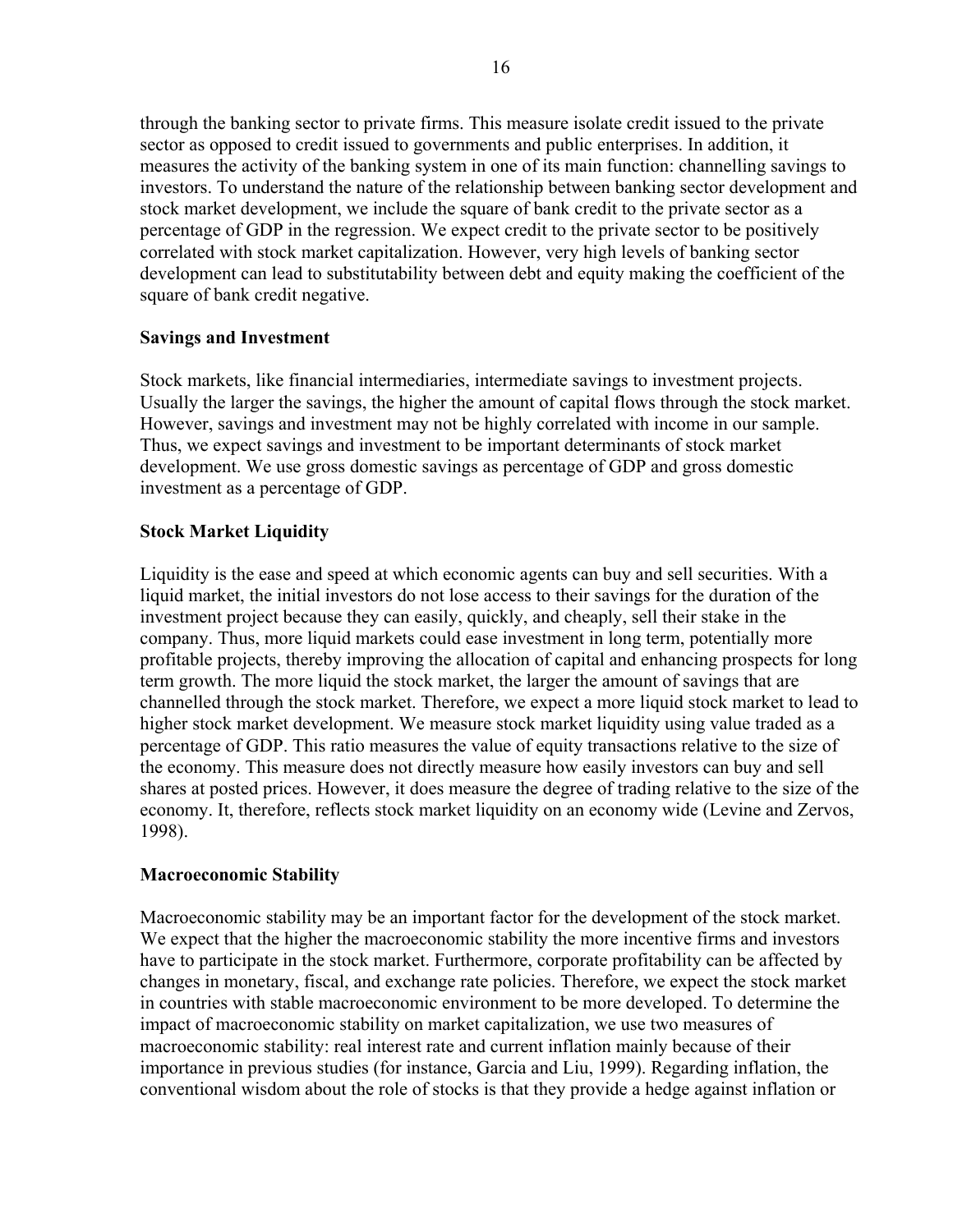that the nominal equity returns should be positively related to inflation (the Fisherian hypothesis). McCarthy et al (1990), however, suggest a negative relationship between stock returns and inflation.

# **Private Capital Flows**

In the last few decades, foreign investors have emerged as major participants in emerging stock markets. Errunza (1982) argued that the long term impact of foreign capital inflows on the development of the stock market is broader than the benefits from initial flows and increased investor participation. Foreign investment is associated with institutional and regulatory reform, adequate disclosure and listing requirements and fair trading practices. The increase in informational and operational efficiency is expected to inspire greater confidence in domestic markets. This increases the investor's base and participation and leads to more capital flows. Capital flows is measured in this paper using foreign direct investment as a percentage of GDP and net private capital flows as a percentage of GDP.

# **Institutional Quality**

 $\overline{a}$ 

The recent increase in foreign capital inflows in emerging markets raises the issue of political risk. When foreign investors decide to invest in emerging markets, they face three different types of risk: economic risk, financial risk, and political risk. This paper focuses on political risk and stock market development. Low political risk demonstrates the existence of good quality institutions.

Three broad measures of institutional quality are used in the literature. The first is the quality of governance, including, corruption, political rights, public sector efficiency, and regulatory burdens. The second is the legal protection of private property and law enforcement. The third is accountability and the limits placed on the executive and political leaders (Edison, 2003)<sup>7</sup>.

All of these measures share one common aspect—they are constructed using country experts rather than count data. The benefit is that it allows for a more nuanced interpretation of institutional related issues. However, country experts are deriving their scores with the international investor in mind, rather than domestic agents. In this sense, it may give a slightly distorted view of the institutional quality within a country if the problems faced by domestic agents are not the same types of problems encountered by foreign investors.

 $<sup>7</sup>$  The aggregate governance index is the average of six measures of institutions developed in 1999 by Daniel</sup> Kaufman, Art Kraay, and Pablo Zoido-Lobaton. The major components are voice and accountability, political stability and absence of violence, government effectiveness, regulatory burden, and freedom from graft. Other measures of institutions focus on property rights and constraints on the executive. Our measure of institutional quality is very similar to that of Kaufman et al (1999).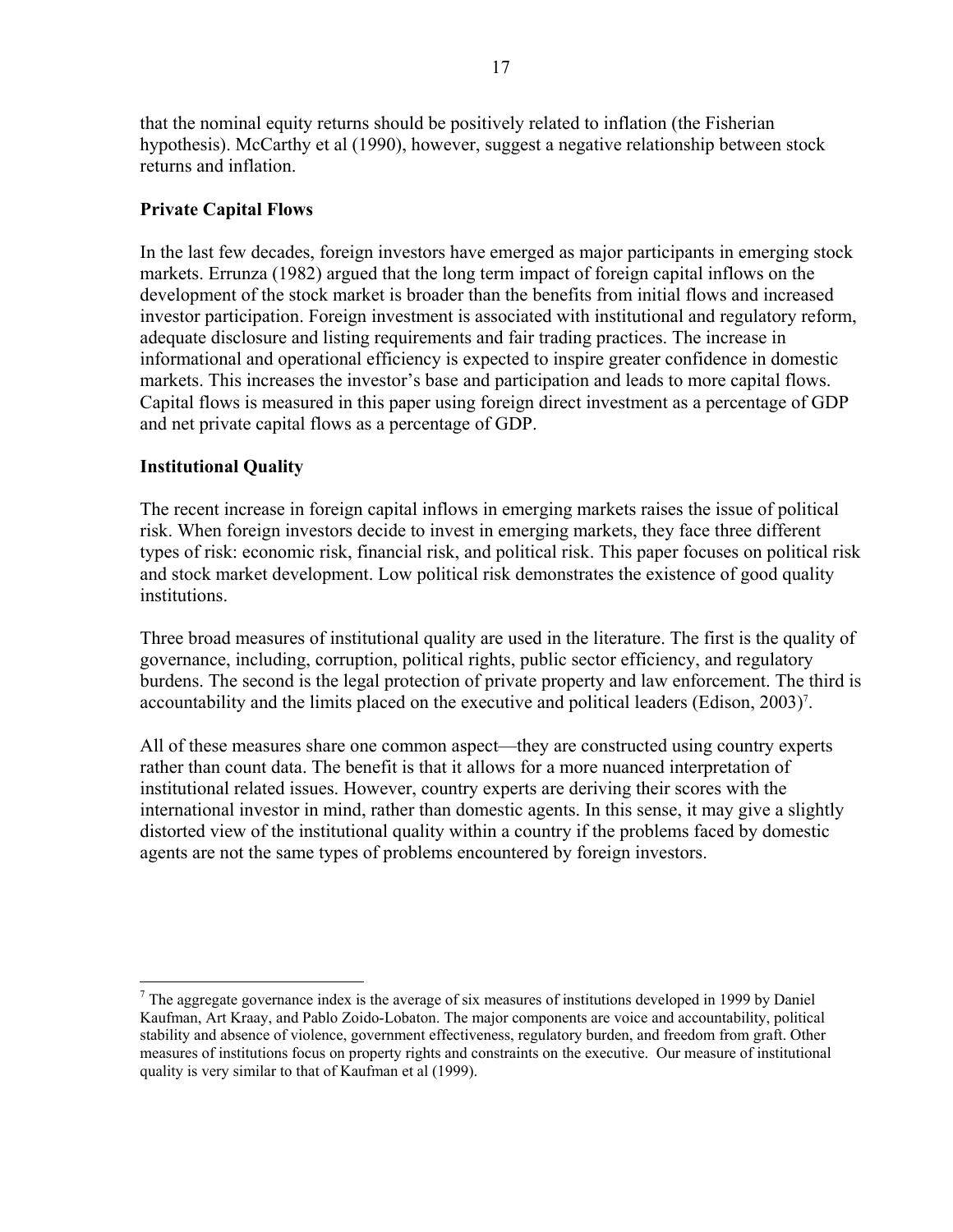This paper uses political risk, a composite index from the International Country Risk Guide as a measure of institutional quality.<sup>8</sup> The ICRG Risk Rating System assigns a numerical value to a predetermined range of risk components, according to a preset weighted scale, for each country covered by the system. Each scale is designed to award the highest value to the lowest risk and the lowest value to the highest risk. All countries are assessed on the same basis to allow for comparability. The advantage with the ICRG indicators is that it has been used extensively in the literature (see Knack and Keifer, 1995; and Yartey, 2004) and has distinct categories of political risk which allows researchers to be reasonably specific in what they are measuring.

The composite political risk index is 100 point scale. The highest overall rating (theoretically, 100) indicates the lowest risk, and the lowest score (theoretically, 0) indicates the highest risk. Political risk is a priced factor for which investors are rewarded and that it strongly affects the local cost of equity, which may have implication for growth. We expect countries with good quality institutions and therefore low political risk to have well-developed stock markets<sup>9</sup>.

The problem with the political risk indicator is that it gives us very little on which aspects of institutions should policy be directed towards. To avert this problem, the paper studies the impact of four of the components of political risk on stock market development: law and order, bureaucratic quality, democratic accountability, and corruption.<sup>10</sup> Law and Order is an assessment of the strength and impartiality of the legal system as well as the popular observance of law. It ranges from 0 to 6. Bureaucratic quality measures the institutional strength and quality of bureaucracy. This measure is expected to be a shock absorber that minimises reversions of policy when government changes. High points are given to countries where the bureaucracy is autonomous from political pressure and have an established mechanism for recruitment and training. The variable ranges from 0 to 4. Democratic accountability measures how responsive the government is to its people, on the basis that the less responsive it is, the more likely it is that the government will fall. It ranges from 0 to  $6<sup>11</sup>$  Corruption refers to corruption in the political system. The value ranges from 0 to 6. The higher the value of the corruption index the lower the level of corruption. In other words, countries that have low levels of corruption have high values of the index and vice versa.

 $\overline{a}$  $8$  The definition of the component of the institutional index is from the International Country Risk Guide. See The International Country Risk Guide for a detailed explanation and the computations of the various components of our index of institutional quality.

 $9$  Erb et al (1996b) and Diamonte et al (1996) find that changes in political risks are related contemporaneously to stock returns, using several quantitative indicators that proxy for the notion of political risk.

<sup>&</sup>lt;sup>10</sup> The four measures are chosen because of their importance in past results. Yartey (2007a) find that law and order, democratic accountability and bureaucratic quality are important for stock market development in Africa.

 $11$  The points are awarded on the basis of the type of governance enjoyed by the country in question. The International Country Risk Guide defined three types of governance: alternating democracy, dominated democracy, de-facto one-party state, de jure one-party state, and autarchy. In general, the highest number of risk points (lowest risk) is assigned to alternating democracies, while the lowest number of risk points (highest risk) is assigned to autarchies.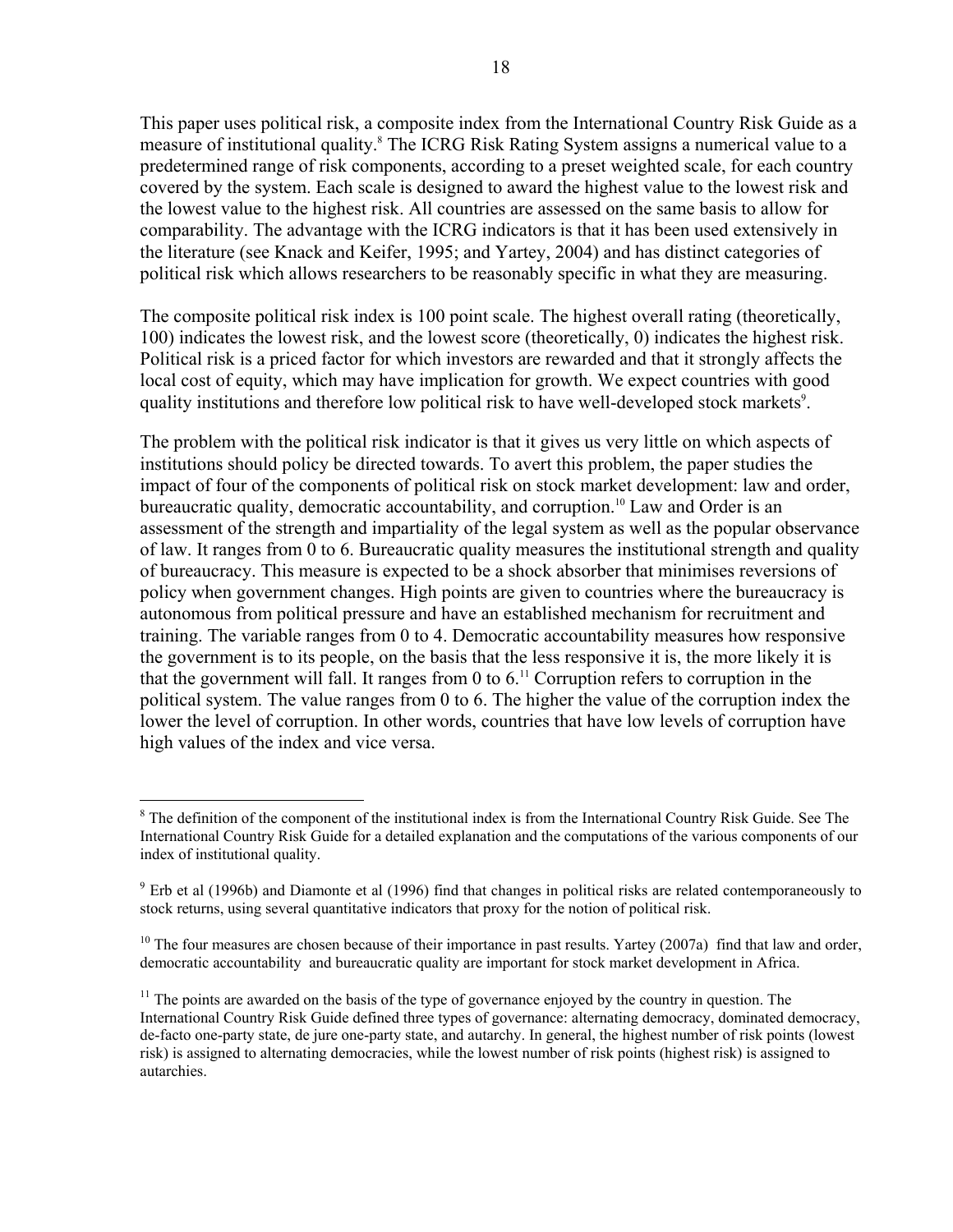#### **D. Estimation Method**

Given the panel nature of our dataset this paper uses paper data techniques in estimating the regression models. All the relationships to be studied can be characterized by the joint endogeneity of most variables involved. That is, most explanatory variables in our model are either simultaneously determined with the dependent variable or have a two-way causal relationship with it. There is also the potential of the presence of unobserved country specific effects. Ignoring them may produce inconsistent estimates given that country specific effects are likely to be correlated with the explanatory variables. In the presence of any correlation between the right hand side variables and the country specific effect estimation methods such as ordinary least squares will not be consistent. This is because of the violation of the assumption of strict exogeneity of the explanatory variables. In addition, the orthogonality condition between the error term and the regressors is not likely to be met for either the Generalized Least Squares or the Fixed Effects estimator to produce consistent estimates. One can achieve the orthogonality condition through appropriate differencing of the data. However, because the equation contains endogenous regressors as well as the effects of lagged endogenous variables, the error term in the differenced equation is correlated with the lagged dependent variable through contemporaneous error terms. Therefore, neither the fixed effect nor the GLS estimator will produce consistent estimates under these conditions.

Arellano and Bond (1991) propose using a dynamic panel data estimator based on Generalized Method of Moments (GMM) methodology that optimally exploits the linear moment restrictions implied by the dynamic panel growth model. The dynamic GMM estimator is an instrumental variable estimator that uses lagged values of all endogenous regressors as well as lagged and current values of all strictly exogenous regressors as instruments. Equations can be estimated using the levels or the first differences of the variables. For the difference estimator, the variables are measured as first differences and the lagged value of the levels of the variables are used as appropriate instruments. The dynamic GMM estimator is given as:

$$
\hat{\theta} = (\bar{X}' Z A_N Z' \bar{X})^{-1} \bar{X}' Z A_N Z' \bar{y}
$$
\n(12)

Where  $\hat{\theta}$  is the vector of coefficient estimates on both the endogenous and exogenous

*regressors,*  $\overline{X}$  and  $\overline{Y}$  are the vectors of the first differences of all the explanatory variables, Z is the vector of instruments and  $A<sub>N</sub>$  is a vector used to weight the instruments. This GMM instrumental variable estimator is equivalent to an efficient three stage least squares estimator.

Arellano and Bond proposed two estimators—one step and two step estimators—with the two step being the optimal estimator. The one step estimator is obtained when the weighting matrix is the average covariance matrix of  $Z_{vi}$  given by  $A_N = (N^{-1} \sum_i Z_i^T H Z_i)^{-1}$  where H is a T-2 square matrix with 2s in the main diagonal, -1s in the first subdiagonal, and 0s everywhere else. The optimal two step estimator replaces the H matrix with an estimated variance-covariance matrix formed from the residuals of a preliminary consistent estimate of θ. The optimal choice of  $A_N$  for the two step is given as:

$$
A_{N} = \hat{V} = N^{-1} \sum_{i} Z_{i} \hat{V}_{i} \hat{v}_{i} \hat{V}_{i} Z_{i}
$$
 (13)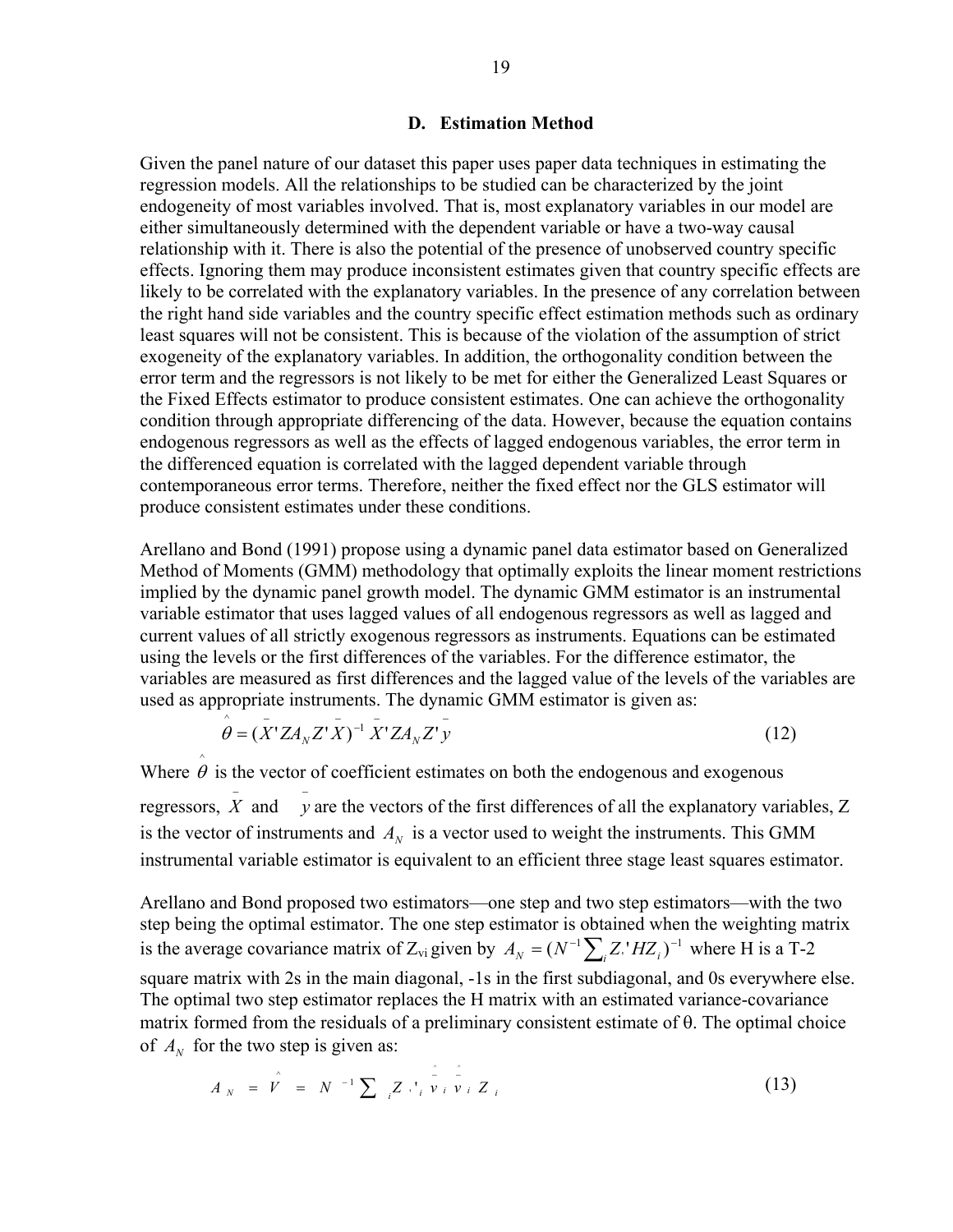Where  $v_i$  are the residuals obtained from a preliminary consistent estimate of  $\theta$ . The one and ^ two step estimators will be asymptotically equivalent if the error terms are spherical. There is a tendency for the two step estimator to underestimate the standard errors of estimates hence provide a false sense of precision under some circumstances. The usual practice is to estimate with the two step estimator but base hypothesis tests on the one step estimator's statistics. We employ this practice in this paper.

However, before proceeding with the Generalized Method of Moments the following identifying assumption is necessary. We assume that there is no second order serial correlation in the first differences of the error term. The consistency of the Generalized Method of Moments (GMM) estimator requires that this condition be satisfied. Given the construction of the instruments as lagged variables the presence of second order serial correlation will render such instruments invalid. The specification tests for the GMM estimator are the Sargan test of over identifying restrictions and the test of lack of residual serial correlation. The Sargan test is based on the sample analog of the moment conditions used in the estimation process and evaluates the validity of the set of instruments and, therefore, determines the validity of the assumptions of predeterminacy, endogeneity, and exogeneity. Since in this case the residuals examined are those of the regressions in differences, first order serial correlation is expected by construction and thus only second and higher order serial correlation is a sign of misspecification.

## **VI. RESULTS AND DISCUSSIONS**

## **A. Macroeconomic Determinants of Stock Market Development**

This section presents the results of the macroeconomic determinants of stock market development. Stock market development is measured by market capitalization as a percentage of GDP. Since market capitalization is measured at the end of the year, and GDP is measured over the year, there is a stock flow problem in this measure. To solve this problem, we use the average of two consecutive end of year market capitalization to estimate the mid year value.

Table 2 presents the results of the dynamic panel data estimation. In Model 1, we have our baseline regression model, which includes variables such as GDP per capita, bank credit, the square of bank credit, stock market liquidity, current inflation, and gross domestic investment. The results show that bank credit, stock market liquidity, gross domestic investment, GDP per capita, and the lagged dependent variable are significant and have positive effects on stock market development. The square of bank credit is negative and significant indicating that a higher level of banking sector development is associated with lower growth of stock market since domestic agents substitute debt for equity. Inflation has a positive sign even though it is not statistically significant. Income level is an important determinant of stock market development. In particular, a percentage point increase in GDP per capita increases stock market development by 7.23 percentage points.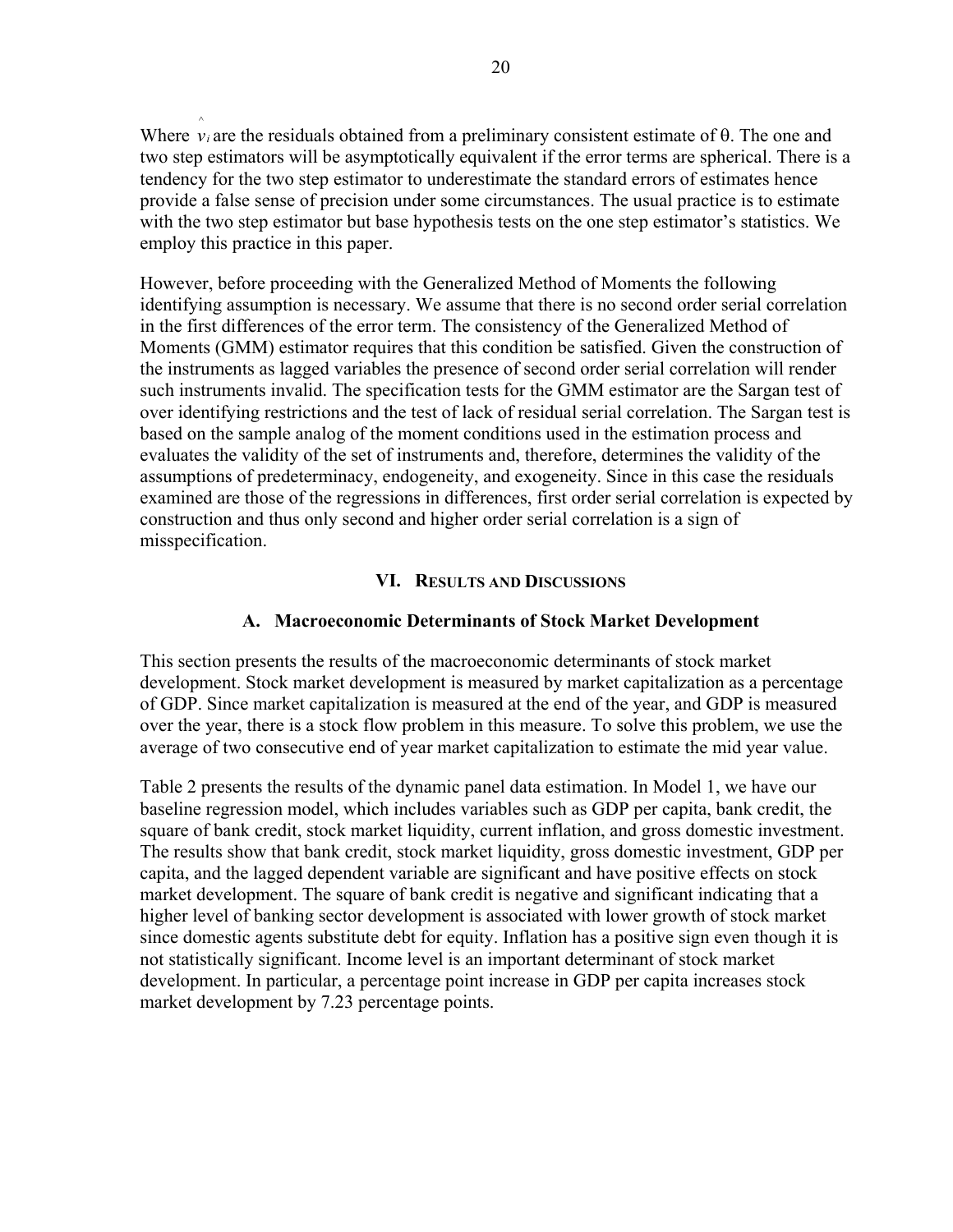| Variable                              | Model 1              | Model 2               | Model 3               | Model 4               | Model 5               |
|---------------------------------------|----------------------|-----------------------|-----------------------|-----------------------|-----------------------|
| Lagged dependent                      | 0.477                | 0.430                 | 0.487                 | 0.488                 | 0.548                 |
|                                       | $(13.16)$ ***        | $(9.99)$ ***          | $(13.08)$ ***         | $(13.07)$ ***         | $(15.51)$ ***         |
| <b>Private Credit</b>                 | 0.197                | 0.326                 | 0.332                 | 0.335                 | 0.123                 |
|                                       | $(2.32)**$           | $(3.34)$ ***          | $(3.35)$ ***          | $(3.37)$ ***          | $(1.30)$ ***          |
| Value traded                          | 0.466                | 0.479                 | 0.508                 | 0.505                 | 0.464                 |
|                                       | $(16.66)$ ***        | $(12.79)***$          | $(13.76)$ ***         | $(13.62)$ ***         | $(13.77)***$          |
| Log GDP per capita                    | 7.231                | 7.043                 | 7.075                 | 6.701                 | 6.537                 |
|                                       | $(3.67)$ ***         | $(3.55)$ ***          | $(2.79)$ ***          | $(2.72)$ ***          | $(1.97)**$            |
| Credit2                               | $-0.002$             | $-0.002$              | $-0.002$              | $-0.002$              | $-0.0004$             |
|                                       | $(-4.87)$ ***        | $(-4.32)$ ***         | $(-4.80)$ ***         | $(-4.78)$ ***         | $(-4.39)$             |
| Investment                            | 0.441<br>$(2.24)$ ** | 0.653<br>$(2.63)$ *** |                       |                       |                       |
| Real interest rate                    |                      | $-0.014$<br>$(-0.90)$ | $-0.041$<br>$(-0.63)$ | $-0.041$<br>$(-0.65)$ | 0/017<br>(0.29)       |
| Inflation                             | 0.006<br>(1.61)      |                       |                       |                       |                       |
| Savings                               |                      |                       | 0.026<br>(0.13)       |                       |                       |
| <b>FDI</b>                            |                      |                       |                       | 0.059<br>(0.20)       |                       |
| Capital flows                         |                      |                       |                       |                       | 0.245<br>$(3.50)$ *** |
| Constant                              | 0.960                | 1.411                 | 0.978                 | 0.962                 | 0.794                 |
|                                       | $(3.73)$ ***         | $(4.37)$ ***          | $(3.49)$ ***          | $(3.43)$ ***          | $(2.77)****$          |
| Sargan test of over-                  | 393                  | 335.10                | 332.34                | 328.95                | 363.68                |
| identifying restrictions              | $[0.000]$ ***        | $[0.000]***$          | $[0.000]***$          | $[0.000]***$          | $[0.000]$ ***         |
| 1 <sup>st</sup> order autocorrelation | $-5.44$              | $-6.46$               | $-6.98$               | $-6.99$               | $-5.52$               |
|                                       | $[0.000]$ ***        | $[0.000]***$          | $[0.000]***$          | $[0.000]***$          | $[0.000]***$          |
| 2 <sup>nd</sup> order autocorrelation | $-0.04$              | 0.07                  | 0.47                  | 0.47                  | 0.57                  |
|                                       | [0.971]              | [0.942]               | [0.634]               | [0.637]               | [0.0.571]             |

#### **Table 2. Macroeconomic Determinants of Stock Market Development GMM Estimation Dependent Variable: Stock Market Capitalization/GDP**

Notes: T-statistics are in parentheses and P values in squared bracket. ∗∗∗, ∗∗ and ∗ indicate significant at 1, 5, and 10 percent level respectively. Credit2 is the square of credit to the private sector relative to GDP.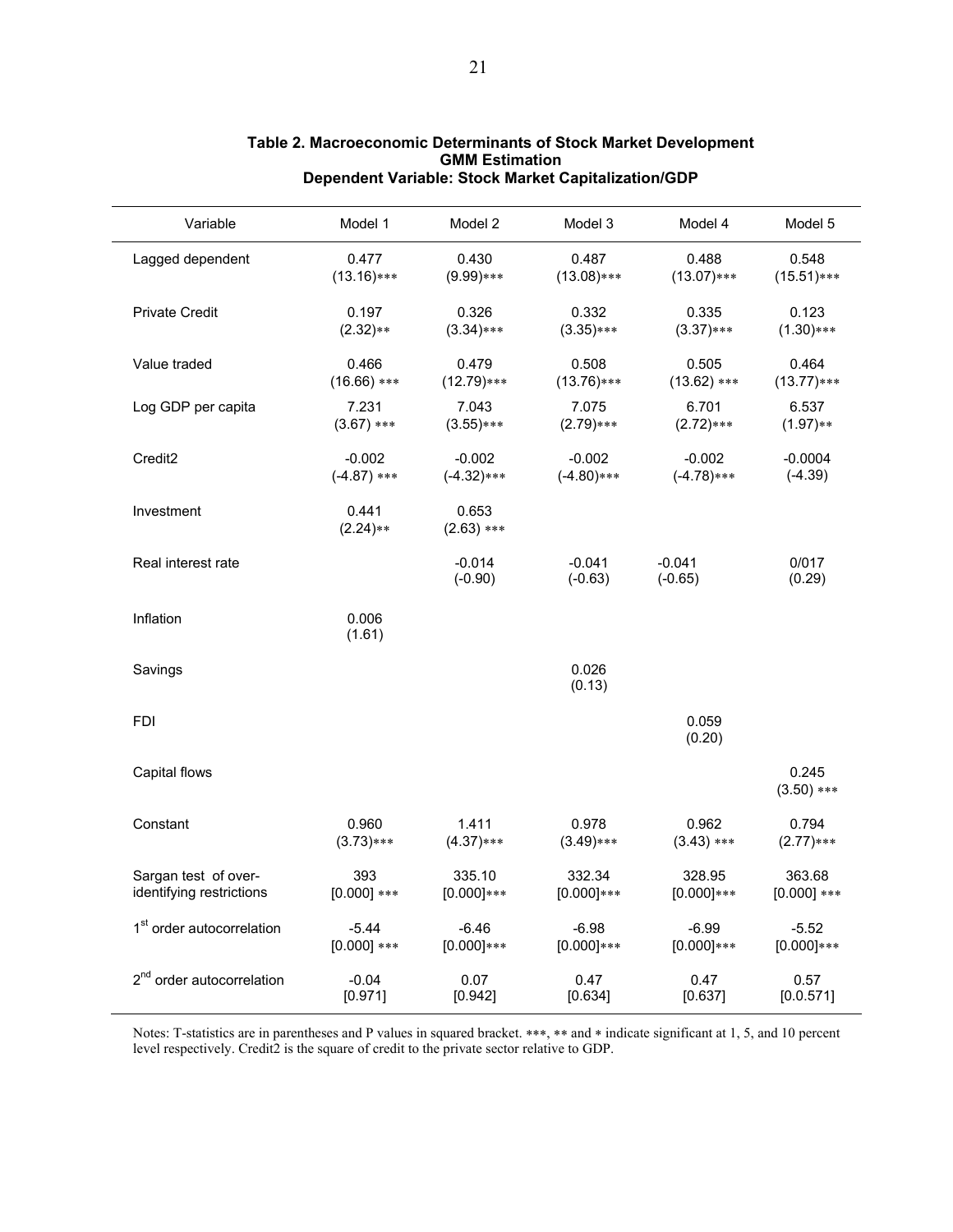In addition, banking sector development promotes stock market development. In particular, a percentage point increase in bank credit as a percentage of GDP increases stock market development by 0.197 percentage points. However, very high levels of bank sector development have a negative impact on the growth of stock markets because stock markets and banks tend to substitute each other as financing vehicles. When value traded as a percentage of GDP increases by 1 percentage point, stock market capitalization increases by 0.47 percentage points. Finally, a percentage point increase in gross domestic investment as a percentage of GDP increases stock market development by 0.44 percentage points. The Sargan and autocorrelation tests tend to support the model estimated with the GMM procedure.

To examine the effect of real interest rate on stock market development we use real interest rate instead of inflation in Model 2. The results show that lagged capitalization ratio, GDP per capita, bank credit, gross domestic investment, and stock market value traded are all significant and positive. The square of bank credit is again negative and statistically significant. Investment is now not significant even though it has the expected positive sign. Real interest rate has the expected negative sign even though it is not statistically significant.

In Model 3, we look at the effect of gross domestic savings on stock market development. We use gross domestic savings as a percentage of GDP instead of gross domestic investment. The results show that GDP per capita, bank credit, and value traded are all positive and statistically significant. Savings is positive but statistically insignificant in explaining stock market development. The square of private credit is again negative confirming the quadratic relationship between banking sector development and stock market development. The Sargan and autocorrelation tests support the model estimated with the GMM procedure.

In Model 4, we examine the impact of foreign direct investment on stock market development. We use FDI as a percentage of GDP instead of gross domestic investment. The result shows that FDI is positive but statistically insignificant in explaining the growth of emerging stock markets. Again, lagged capitalization ratio, bank credit, stock market liquidity, and the log of GDP per capita are all positive and significant. The square of private credit is negative and statistically significant. The Sargan and autocorrelation tests support the model estimated with the GMM procedure.

In Model 5, the effect of private capital flows on stock market development is investigated. Private capital flows as percentage of GDP replaces FDI in the equation. The result shows that private capital flows is positive and significant. In particular, a percentage point increase in capital inflows induces a 0.25 percentage points increase in stock market development. Again, lagged capitalization ratio, GDP per capita, private credit and stock market liquidity are all positive and statistically significant. The square of bank credit is negative confirming the nonmonotonic relationship between banking sector development and stock market development.

# **B. Institutional Quality and Stock Market Development**

The next exercise we conduct in this paper is to examine the impact of political risk on stock market development using the GMM estimation procedure. The result of the GMM estimation is presented in Table 3. Model 1 is our baseline model with the log of GDP per capita, bank credit and its square, gross domestic investment, stock market liquidity, inflation, and political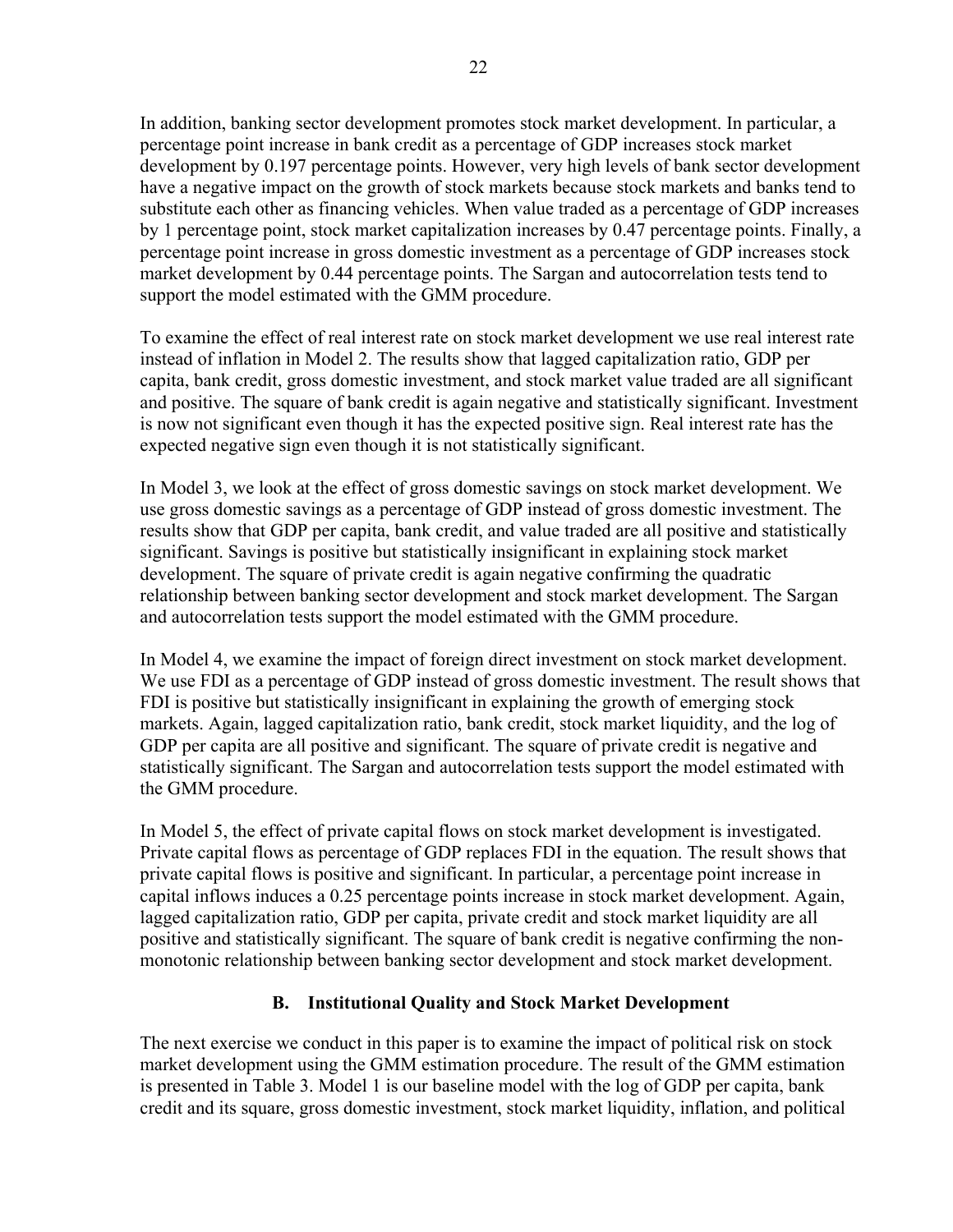risk as the explaining variables. As we can see, GDP per capita, bank credit, domestic investment, value traded, and political risk are significant and positive. In particular, the economic impact of political risk on stock market development appears very large. The result suggests that the resolution of political risk is important for stock market development in emerging markets.

GDP per capita is positive and significant. A percentage point increase in GDP per capita increases stock market development by 6.4 percentage points. Banking sector development has a positive and significant effect on stock market development in emerging markets even after controlling for political risk. However, a higher level of banking sector development is associated with lower stock market development. Stock market liquidity is also significant in explaining stock market development. A percentage point increase in value traded as a percentage of GDP increases stock market development by 0.47 percentage points. We also find domestic investment to be statistically significant and positively associated with stock market development. When last year's investment rate increases by 1 percentage points, stock market development increases by 0.41 percentage points. Inflation has wrong positive sign and it is marginally insignificant.

As mentioned earlier, the problem with the concept of political risk is that it tells us very little about which aspect of institutions policy should be directed towards. To remedy this deficiency, the paper studies the impacts of some of the components of the index of political risk on stock market development.<sup>12</sup> This exercise is done in models 2 to 5. We start with model 2 in which we examine the impact of law and order on stock market development. The results show that law and order is positive and statistically significant in explaining stock market development. This result implies that the development of a good legal system is an important determinant of stock market development in emerging markets. We also find GDP per capita, bank credit, stock market liquidity, and domestic investment to be positive and significant. The square of bank credit is negative and statistically significant. The Sargan test supports the model estimated with the GMM procedure.

In Model 3, we look at the effect of bureaucratic quality on stock market development. Good quality bureaucracy enhances the regulatory capacity of countries and therefore should be positively associated stock market development. The result shows that bureaucratic quality is significant and positive.

 $\overline{a}$ 

 $12$  The components are selected because of their importance in past results. Yartey (2007), for instance, find that law and order, bureaucratic quality, democratic accountability are important for stock market development in African countries.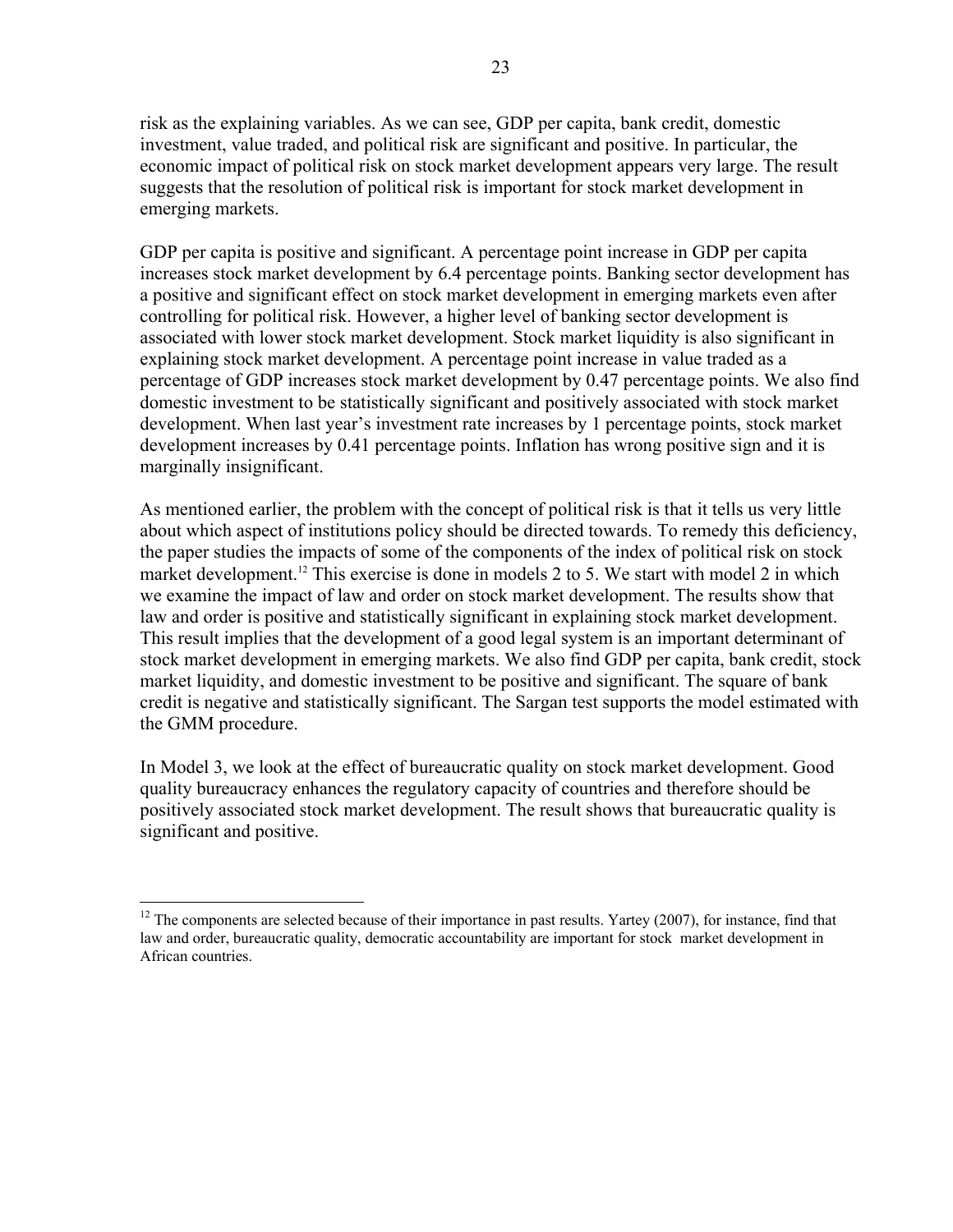| Variable                              | Model 1             | Model 2               | Model 3              | Model 4               | Model 5               |
|---------------------------------------|---------------------|-----------------------|----------------------|-----------------------|-----------------------|
| Lagged dependent                      | 0.467               | 0.451                 | 0.482                | 0.472                 | 0.476                 |
|                                       | $(12.69)$ ***       | $(12.22)***$          | $(13.20)$ ***        | $(13.00)***$          | $(13.11)$ ***         |
| <b>Private Credit</b>                 | 0.176               | 0.149                 | 0.214                | 0.217                 | 0.197                 |
|                                       | $(2.05)**$          | $(1.73)*$             | $(2.49)**$           | $(2.53)**$            | $(2.31)**$            |
| Value traded                          | 0.470               | 0.467                 | 0.473                | 0.467                 | 0.467                 |
|                                       | $(16.71)$ ***       | $(16.80)$ ***         | $(16.63)***$         | $(16.68)$ ***         | $(16.66)***$          |
| Log GDP per capita                    | 6.421               | 6.273                 | 6.554                | 6.390                 | 6.145                 |
|                                       | $(4.09)$ ***        | $(3.55)$ ***          | $(3.90)$ ***         | $(4.00)$ ***          | $(3.64)$ **           |
| Credit <sub>2</sub>                   | $-0.002$            | $-0.002$              | $-0.002$             | $-0.002$              | $-0.002$              |
|                                       | $(-4.76)$ ***       | $(-4.74)$ ***         | $(-4.99)$ ***        | $(-4.91)$ ***         | $(-4.82)$             |
| Investment                            | 0.413               | 0.420                 | 0.415                | 0.431                 | 0.441                 |
|                                       | $(2.09)**$          | $(2.15)$ ***          | $(2.09)**$           | $(2.19)$ )**          | $(2.22)$ )**          |
| Inflation                             | 0.007               | 0.007                 | 0.006                | $-0.006$              | 0.006                 |
|                                       | $(1.67)*$           | $(1.82)*$             | (1.61)               | (1.49)                | (1.60)                |
| Political risk                        | 0.239<br>$(2.22)**$ |                       |                      |                       |                       |
| Law and order                         |                     | 3.742<br>$(3.38)$ *** |                      |                       |                       |
| Bureaucratic quality                  |                     |                       | 2.143<br>$(1.68)$ )* |                       |                       |
| Demo. accountability                  |                     |                       |                      | 1.465<br>$(2.00)$ *** |                       |
| Corruption                            |                     |                       |                      |                       | $-0.194$<br>$(-0.22)$ |
| Constant                              | 1.025               | 1.25                  | 0.978                | 0.990                 | 0.939                 |
|                                       | $(3.93)$ ***        | $(4.64)$ ***          | $(3.49)$ ***         | $(3.84)$ ***          | $(3.42)$ ***          |
| Sargan test of over-                  | 383.51              | 386.61                | 386.34               | 388.62                | 391.53                |
| identifying restrictions              | $[0.000]$ ***       | $[0.000]***$          | $[0.000]***$         | $[0.000]***$          | $[0.000]***$          |
| 1 <sup>st</sup> order autocorrelation | $-5.41$             | $-5.08$               | $-5.36$              | $-5.36$               | $-5.41$               |
|                                       | $[0.000]$ ***       | $[0.000]***$          | $[0.000]***$         | $[0.000]***$          | $[0.000]***$          |
| 2 <sup>nd</sup> order autocorrelation | $-0.06$             | $-0.22$               | $-0.10$              | $-0.02$               | $-0.03$               |
|                                       | [0.949]             | [0.826]               | [0.920]              | [0.986]               | [0.977]               |

#### **Table 3. Institutional Determinants of Stock Market Development GMM Estimation Dependent Variable: Stock Market Capitalization/GDP**

Notes: T-statistics are in parentheses and P values in squared bracket. ∗∗∗, ∗∗ and ∗ indicate significant at 1, 5, and 10 percent level respectively. Credit2 is the square of credit to the private sector relative to GDP.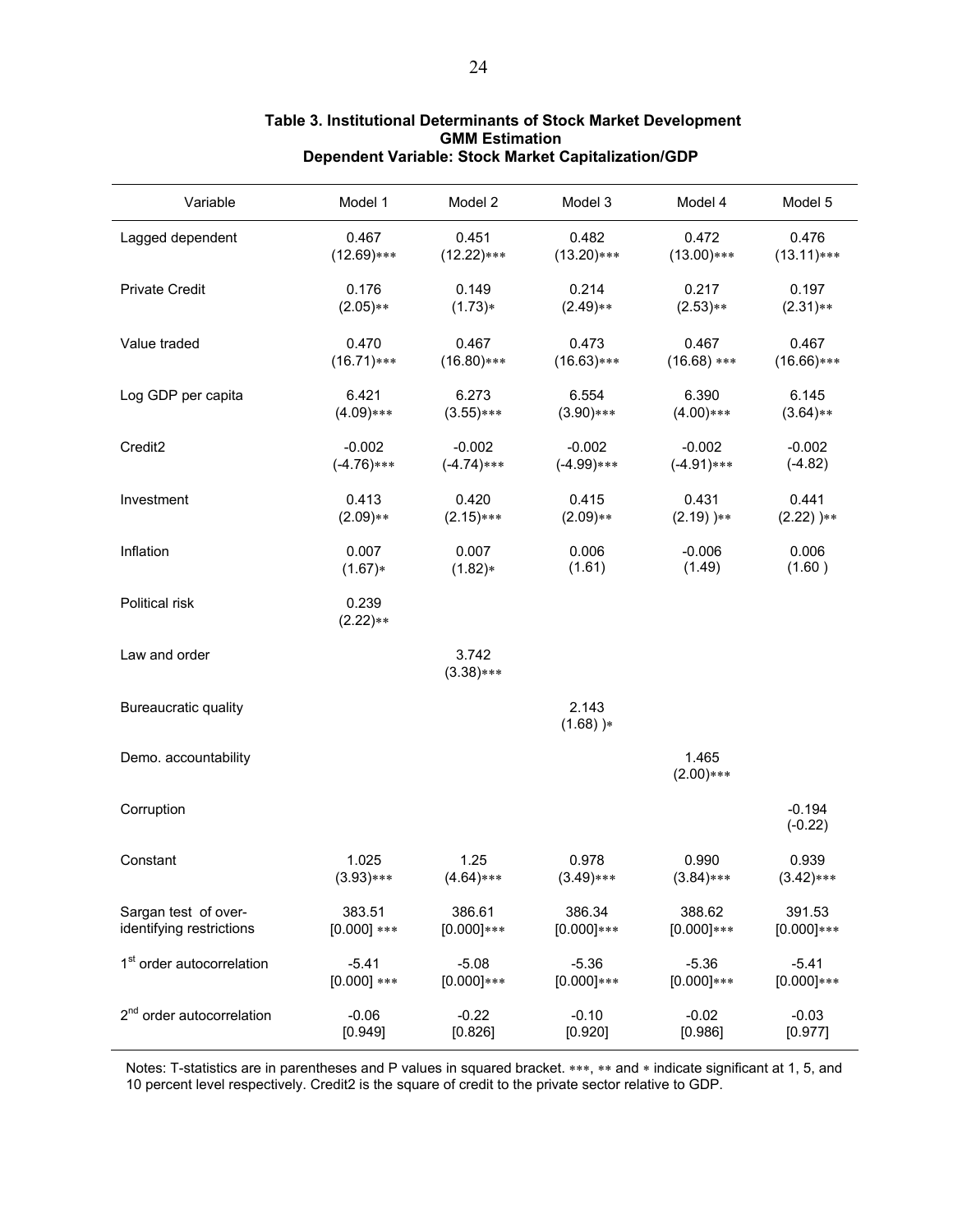Again, GDP per capita, bank credit, value traded, and domestic investment are all positive and significant in explaining stock market development. The square of bank credit is negative and significant. Inflation again has a positive sign even though it is not significant. The result from the Sargan and autocorrelations tests supports the model estimated with the GMM procedure. In model 4, we examine the impact of democratic accountability on stock market development. We find that it is positive and statistically significant. Again, GDP per capita, bank credit, stock market liquidity, and investment rate are all significant and positive. In model 5, we examine the impact of corruption on stock market development. We find that corruption is negative and statistically insignificant. GDP per capita, bank credit, value traded, and investment are all positive and statistically significant. The square of bank credit is negative confirming the non monotonic relationship between banking sector development and stock market development.

The evidence in this paper suggests that private capital flows, banking sector development, domestic investment, GDP per capita, and stock market liquidity are important determinants of stock market development in emerging market.<sup>13</sup> The results also show that good quality institutions such as law and order, democratic accountability, bureaucratic quality are important for stock market development because they tend to reduce political risk, enhance regulatory capacity, and support the viability of external finance.

# **C. Explaining Stock Market Development in Emerging Markets: Is South Africa Different?**

Our empirical results show that the main determinants of stock market development in emerging markets are banking sector development, private capital flows, income level, and political risk. We investigate if these factors can explain the development of the stock market in South Africa. In particular, we examine the impact of banking sector development, private capital flows, and political risk in determining the development of the stock market in South Africa.

A basic method in applied econometric research is to introduce a dummy variable for South Africa (call it SAdummy) in the regression and then interact the South African dummy with the variables we are interested in (political risk, banking sector development, the square of banking sector development, and private capital flows). These interactions give us four new variables (SAcredit, SAcredit2, SAPolitical and SAflows). We estimate the four new models in turns with each regression having an interaction of the SA dummy and one of the four variables under consideration. 14 We then conduct a T-test on the coefficient of the new variables.

 $\overline{a}$ 

<sup>&</sup>lt;sup>13</sup> Other likely determinant of stock market development in emerging markets is the degree of privatization. However, since data on privatization is difficult to we do not include it in the empirical analysis. In like manner, pension reforms and the creation of pension funds is likely to have had an impact on stock market development in countries like Chile.

<sup>&</sup>lt;sup>14</sup> We include both the South African dummy and the interacted variables in the regression to be sure that any rejection of the null hypothesis would not be due to the fact that the South African dummy is excluded.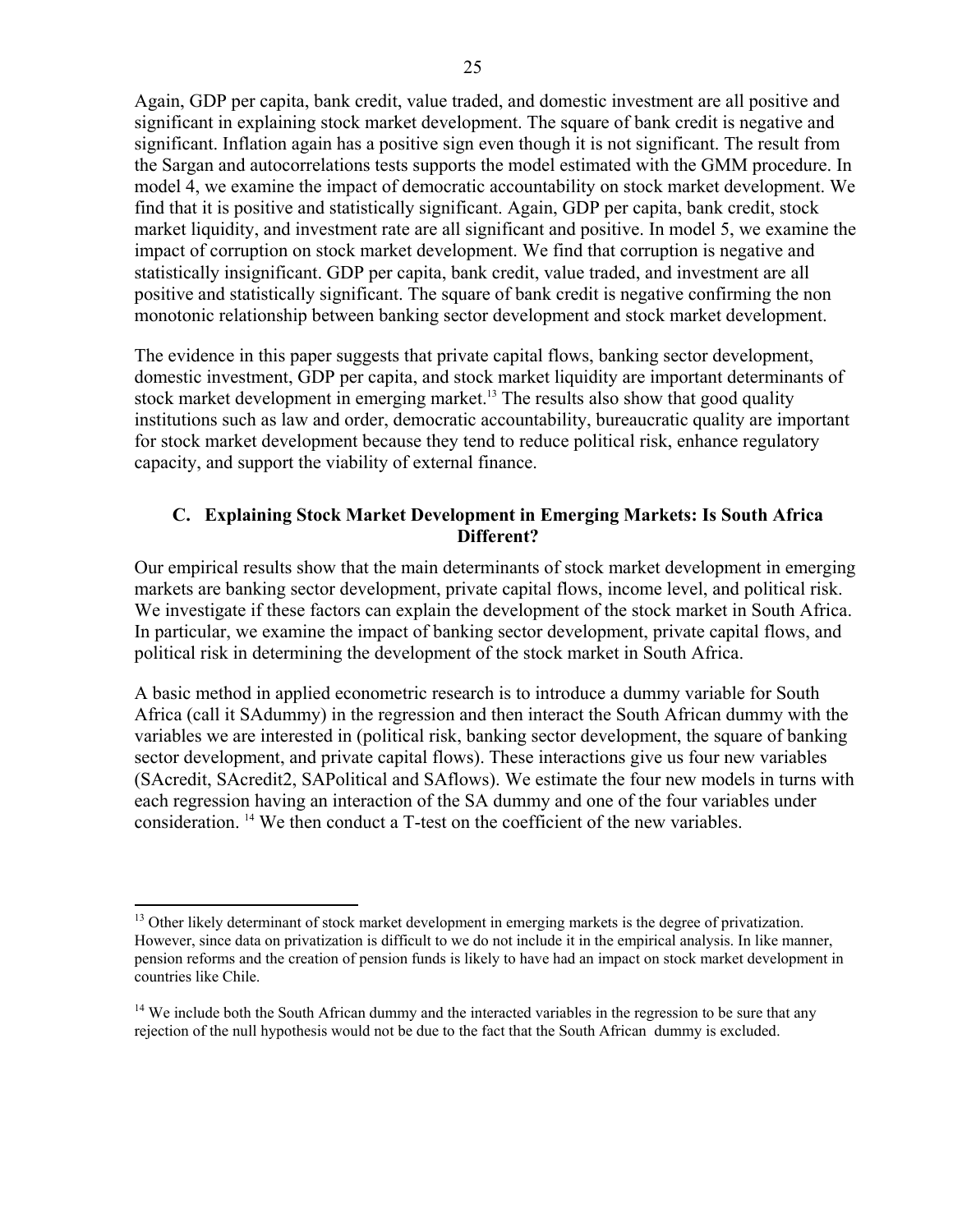| Variable                              | Model 1         | Model 2             | Model 3                 | Model 4               | Model 5               |
|---------------------------------------|-----------------|---------------------|-------------------------|-----------------------|-----------------------|
| Lagged dependent                      | 0.552           | 0.545               | 0.546                   | 0.521                 | 0.597                 |
|                                       | $(16.74)$ ***   | $(16.62)$ ***       | $(16.54)$ ***           | $(15.46)$ ***         | $(18.52)***$          |
| <b>Private Credit</b>                 | 0.233           | 0.112               | 0.2326                  | 0.224                 | 0.216                 |
|                                       | $(3.07)**$      | $(3.12)$ ***        | $(3.09)**$              | $(2.96)**$            | $(2.73)**$            |
| Value traded                          | 0.476           | 0.475               | 0.474                   | 0.488                 | 0.466                 |
|                                       | $(16.51)$ ***   | $(16.62)$ ***       | $(16.60)$ ***           | $(16.97)$ ***         | $(16.63)***$          |
| Log GDP per capita                    | 4.108           | 5.390               | 5.233                   | 4.424                 | 4.23                  |
|                                       | $(3.05)$ ***    | $(3.08)$ ***        | $(3.04)$ ***            | $(3.64)$ ***          | $(2.67)**$            |
| Credit <sub>2</sub>                   | $-0.002$        | $-0.002$            | $-0.002$                | $-0.002$              | $-0.002$              |
|                                       | $(-4.80)$ ***   | $(-4.81)$ ***       | $(-4.79)$ ***           | $(-4.79)$ ***         | $(-4.60)$             |
| Investment                            | 0.154<br>(0.82) | 0.181<br>(0.97)     | 0.177<br>(0.94)         | 0.171<br>$(0.91)**$   |                       |
| Inflation                             | 0.006           | 0.007               | 0.007                   | $-0.007$              | 0.006                 |
|                                       | (0.69)          | (1.19)              | (1.51)                  | (1.49)                | (1.54)                |
| Political risk                        |                 |                     |                         | 0.133<br>$(1.91)$ *   |                       |
| Capital flows                         |                 |                     |                         |                       | 0.180<br>$(2.68)**$   |
| SAdummy                               | 2.454           | 2.005               | 0.500                   | 1.77                  | 1.878                 |
|                                       | (1.45)          | (0.89)              | (0.25)                  | (0.70)                | (0.4)                 |
| SAcredit                              |                 | 1.847<br>$(2.00)**$ |                         |                       |                       |
| Sacredit 2                            |                 |                     | $-0.008$<br>$(-1.70)$ * |                       |                       |
| SApolrisk                             |                 |                     |                         | 2.630<br>$(4.42)$ *** |                       |
| <b>SAflows</b>                        |                 |                     |                         |                       | 1.347<br>$(3.48)$ *** |
| Constant                              | 0.778           | 1.25                | 0.784                   | 0.912                 | 0.593                 |
|                                       | $(3.04)$ ***    | $(4.64)$ ***        | $(3.09)$ ***            | $(3.56)$ ***          | $(2.54)$ ***          |
| Sargan test of over-                  | 380.26          | 383.52              | 385.35                  | 359.59                | 360.96                |
| identifying restrictions              | $[0.000]$ ***   | $[0.000]***$        | $[0.000]***$            | $[0.000]***$          | $[0.000]***$          |
| 1 <sup>st</sup> order autocorrelation | $-5.73$         | $-5.58$             | $-5.56$                 | $-5.93$               | $-5.70$               |
|                                       | $[0.000]$ ***   | $[0.000]***$        | $[0.000]***$            | $[0.000]***$          | $[0.000]***$          |
| 2 <sup>nd</sup> order autocorrelation | $-0.17$         | $-0.31$             | $-0.34$                 | $-0.49$               | $-0.23$               |
|                                       | [0.862]         | [0.826]             | [0.920]                 | [0.623]               | [0.814]               |

#### **Table 4. South Africa: The Determinants of Stock Market Development GMM Estimation, Dependent Variable: Stock Market Capitalization/GDP**

Notes: T-statistics are in parentheses and P values in squared bracket. ∗∗∗, ∗∗ and ∗ indicate significant at 1, 5, and 10 percent level respectively. SAcredit is the interaction of SA dummy and bank credit; SAcredit2 is the interaction of SA dummy and the square of bank credit; SAflows is the interaction of SAdummy and private capital flows; and SApolrisk is the interaction of SA dummy and political risk.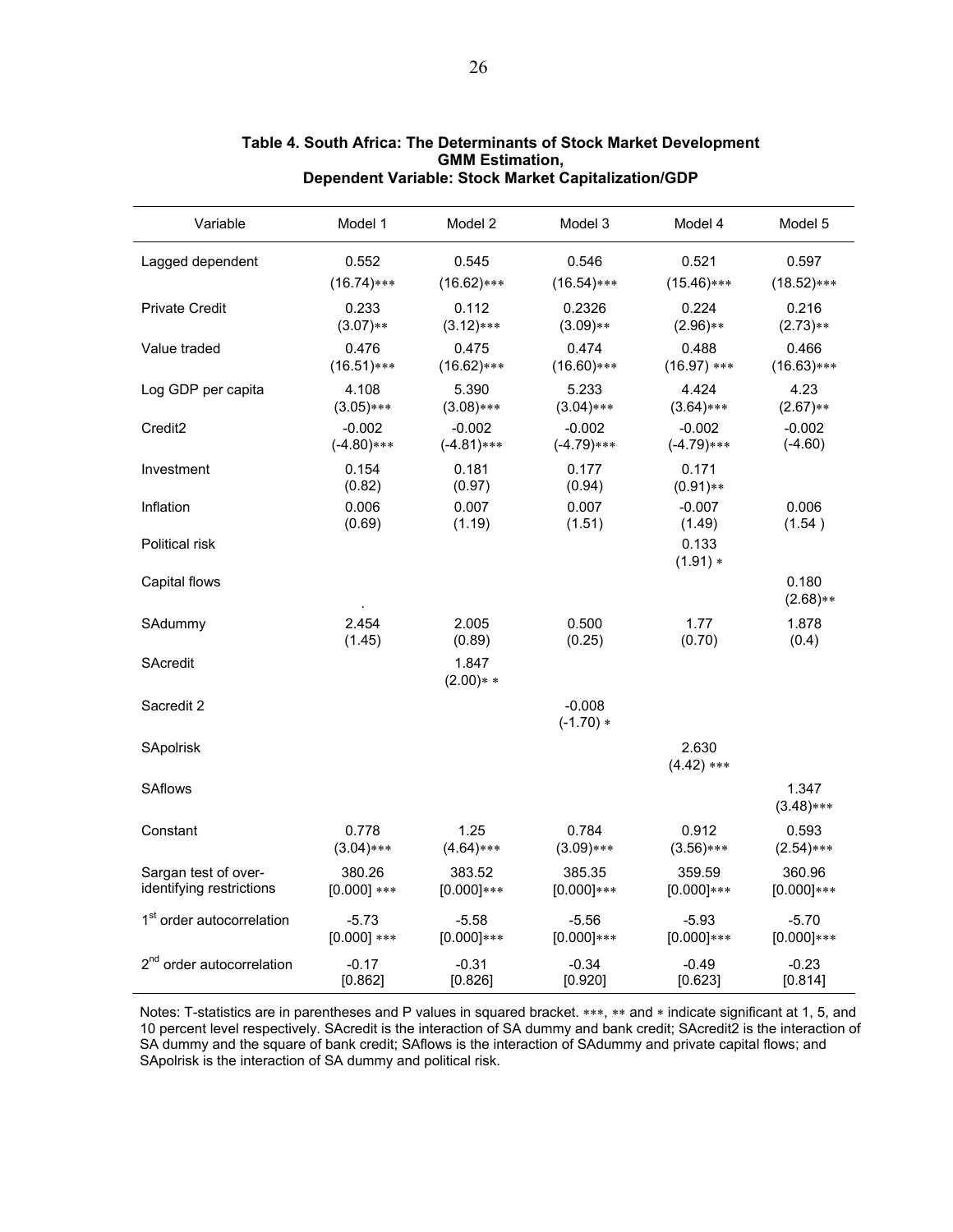Table 4 summarizes the result of the South African regression. Model 1 is our baseline model with lagged dependent, bank credit, valued traded, the square of bank credit, investment, inflation, and the South African dummy as the explaining variables. The result shows that the South African dummy is positive and statistically insignificant. This result implies that the main factors identified in the previous section as determining the development of the stock market in emerging market countries also apply to the specific case of South Africa.

In model 2, we examine the impact of banking sector credit on stock market development in South Africa. We find that it is positive and significant. Again, income level, value traded, bank credit, the square of bank credit, and the lagged dependent variable are significant. In model 3, we estimate the impact of the square of bank credit on stock market development in South Africa. The analysis shows that the variable is significant and negative confirming the quadratic relationship between banking sector development and stock market development. This results suggests that very high levels of banking sector development tends to have a negative impact on stock market development as banks and stock markets substitute each other as vehicles for financing investments.

Model 4 looks at the impact of political risk on stock market development in South Africa. We find that the coefficient of political risk in South Africa is positive and significant. High level of the index (low political) risk is positively associated with stock market development, as measured by market capitalization. This result suggests that the resolution of political risk can broaden appeal in equity investment in South Africa and lead to the development of the stock market.

In model 5, we examine the role of private capital flows in determining the development of the stock market in South Africa. The result shows that private capital flows is positive and statistically significant in explaining the development of the stock market in South Africa. Again, lagged capitalization ratio, income level, value traded, domestic investment, and private capital flows are all significant.<sup>15</sup>

## **D. Summary and Conclusion**

This paper has examined empirically the institutional and macroeconomic determinants of stock market development using a panel data of 42 emerging market countries for the period 1990 to 2004. The paper also analyzed whether the main factors explaining the development of the stock market in emerging market countries can also help us understand the specific case of South Africa.

The empirical analysis found four interesting results. First, income level, domestic investment, banking sector development, private capital flows, and stock market liquidity are important determinants of stock market development in emerging markets. Second, the relationship

<u>.</u>

<sup>&</sup>lt;sup>15</sup> In the case of South Africa, the early development of the pension fund and insurance industries played a great role in developing a large institutional investor base, which probably explains the high level of stock market development.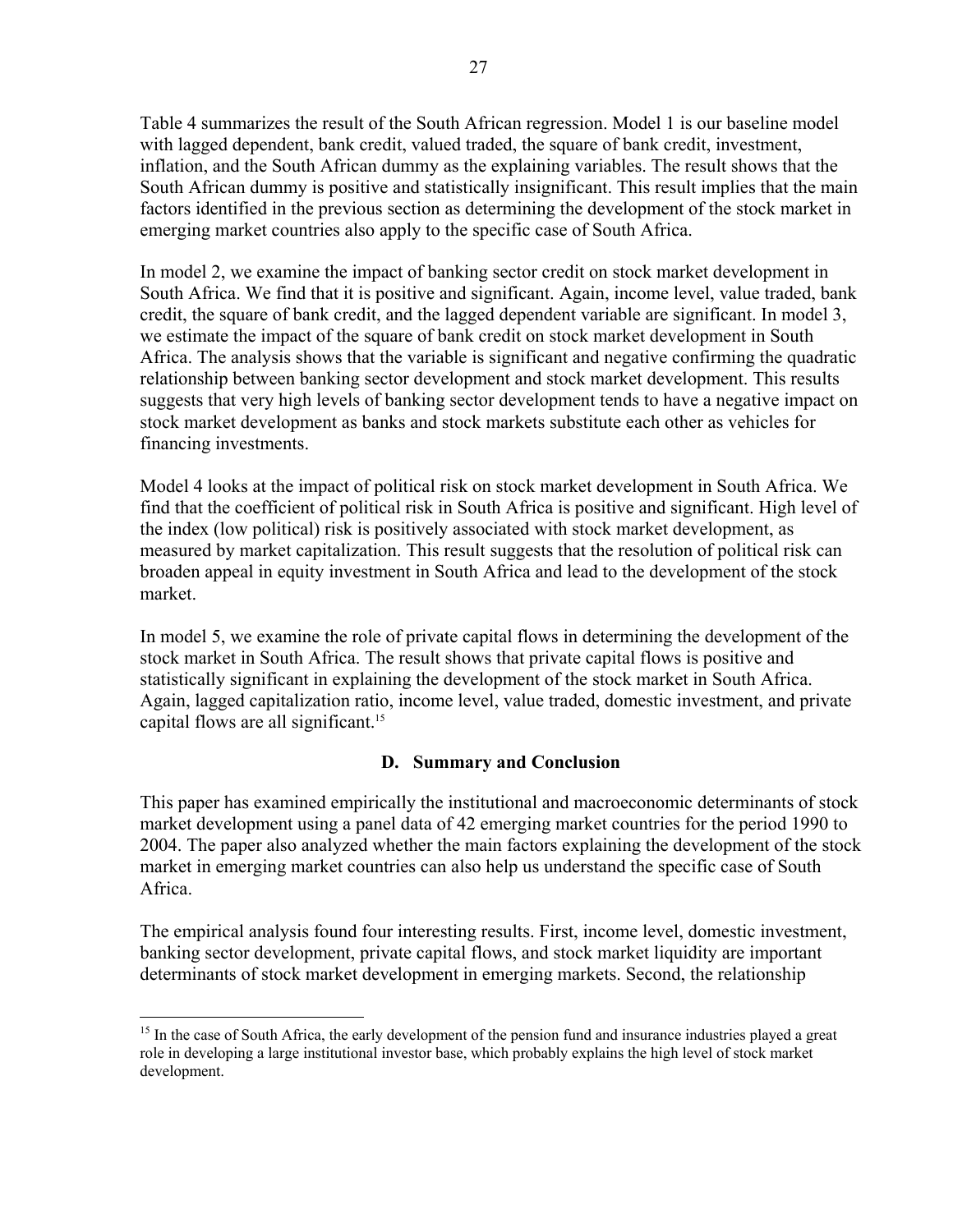between banking sector development and stock market development in emerging market countries to be non-monotonic. This finding suggests that at early stages of its development, the banking sector is a compliment to the stock market in financing investment. However, as they both develop, banks and the stock market begin to compete with each other as vehicles for financing investment. Third, institutional factors such as political risk, law and order, democratic accountability and bureaucratic quality are important determinants of stock market development in emerging markets. This result suggests that the resolution of political risk can encourage investor confidence and propel the growth of the stock markets in emerging markets. Last, the main factors explaining the development of the stock market in emerging market countries can also help us to understand the determinants of stock market development in South Africa.

This result is generally in agreement with the theoretical and empirical literature. For instance, Garcia and Liu (1999) found that income level and financial intermediary development have positive impacts on stock market development in a sample of Latin American and Asian countries. Demirguc-Kunt and Levine (1996) examined the relationship between stock market development and financial intermediary development in developing countries and found that most stock market indicators are highly correlated with financial intermediary development. Countries with well-developed stock markets tend to have well-developed financial intermediaries.

The findings of this paper have important policy implications for emerging market countries. First, economic growth plays an important role in stock market development. It is important to initiate policies to foster growth and development as countries liberalize their financial systems. Second, the development of well-developed banking sector is important for stock market development in emerging markets. At the early stages of its establishment the stock market is a complement rather than substitute for the banking sector. Developing the banking sector can promote stock market development as demonstrated by the experiences of many East Asian countries. Support services from the banking system contribute significantly to the development of the stock market. However, when stock markets are sufficiently developed they tend to compete with the banking sector as shown by our findings.

Third, domestic investment is an important determinant of stock market development in emerging markets. To promote stock market development emerging markets countries can encourage investment by appropriate policies**.** 

Fourth, stock market liquidity has a positive effect on stock market development. Improving stock market liquidity in emerging markets can be another approach of promoting stock market development.

Finally, good quality institutions are important determinants of stock market development. Well established institutions reduce political risk, an important factor in investment decisions. The development of good quality institutions such as law and order, efficient bureaucracy, and democratic accountability is therefore crucial for stock market development in emerging economies.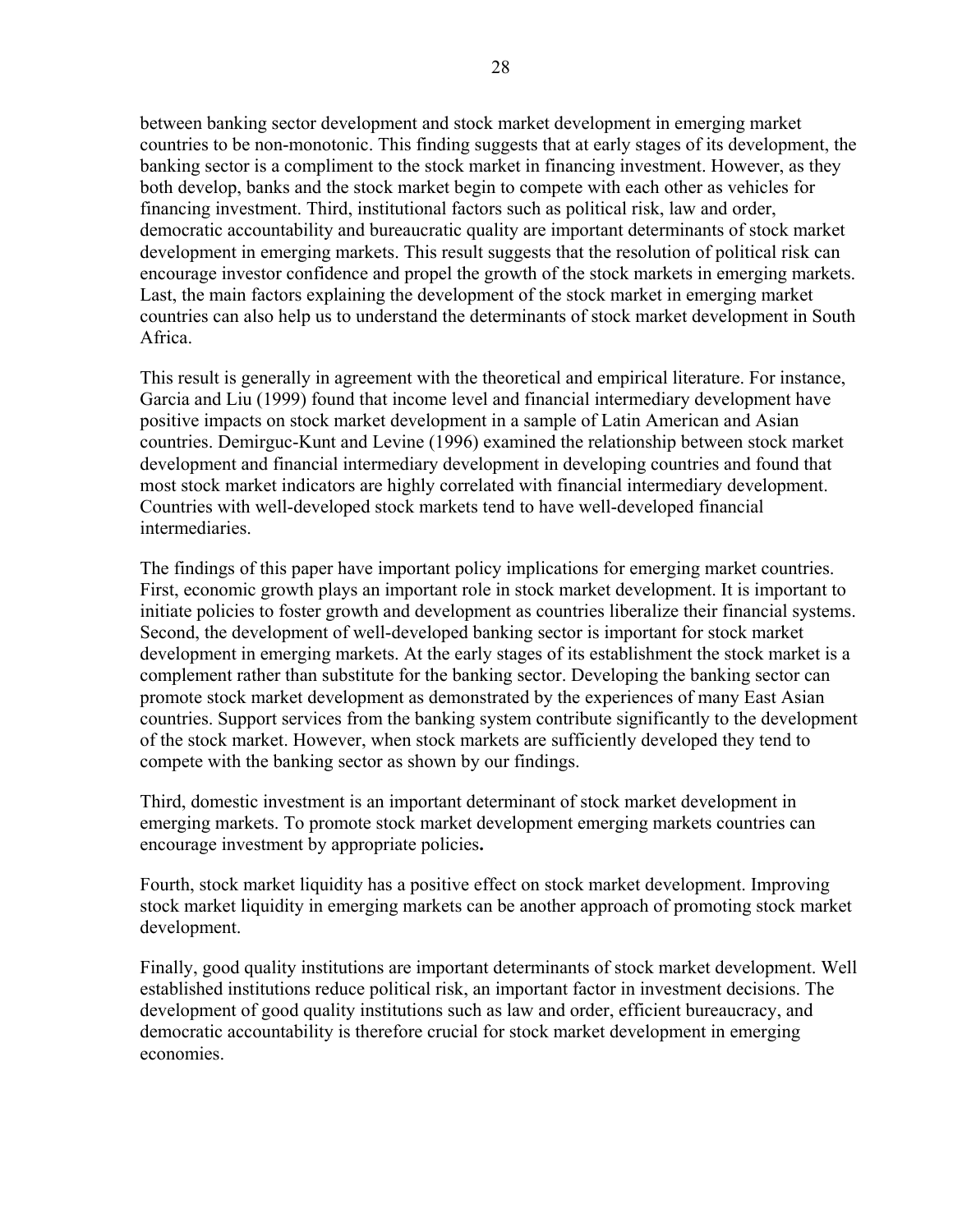#### **References**

- Arrelano, Manuel and Stephen Bond, 1991, "Some Tests of Specification for Panel Data: Monte Carlo Evidence and an Application to Employment Equations, "*The Review of Economic Studies,* Vol. 58, (2), pp. 277–297.
- Baumol, J. William, 1960*, The Stock Market and Economic Efficiency*, (New York: Furham University Press).
- Bekaert, Geert, 1996, "Market Integration and Investment Barriers in Emerging Stock Markets," *The World Bank Economic Review*, Vol. 9, pp. 75–107.
- Bhide, Amar, 1994, "The Hidden Cost of Stock Market Liquidity," *Journal of Financial Economics,* Vol. 34, pp. 31–51.
- Binswanger, Mathias, 1999, *Stock Markets, Speculative Bubbles and Economic Growth*, (Cheltenham: Edward Elgar Publishing)**.**
- Bonin, John and Paul Wachtel, 2003, "Financial Sector Development in Transition Economies: Lessons from the first Decade," *Financial Markets, Institutions and Instruments*, Vol. 12, pp. 1–66.
- Calderon-Rossell, R. Jorge, 1990, "The Structure and Evolution of World Stock Markets," in S.Ghon Rhee and Rosita P. Chang (eds.), Pacific Basin Capital Markets Research Proceeding of the First Annual Pacific Basin Finance Conference, Taipei, China, 13- 15 March 1989, (Amsterdam: North Holland).

\_\_\_\_\_\_\_\_\_\_1991, "The Determinants of Stock Market Growth," in S. Ghon Rhee and Rosita P. Chang (eds.), Pacific Basin Capital Markets Research Proceeding of the Second Annual Pacific Basin Finance Conference, Vol. II, Bangkok, Thailand, 4–6 June, (Amsterdam: North Holland).

- Demirguc-Kunt, Asli, and Ross Levine, 1996, "Stock Markets, Corporate Finance and Economic Growth: An Overview," *The World Bank Economic Review*, Vol. 10 (2), pp. 223–239.
- Demirguc-Kunt, Asli, and Vojislav Maksimovic, 1998, "Law, Finance, and Firm Growth," *Journal of Finance*, Vol. 53, pp. 2107–2137
- De Santis, Giorgio and Selahattin. Imrohoroglu, 1997, "Stock Returns and Volatility in Emerging Financial Markets," *Journal of International Money and Finance*, Vol. 16, pp. 561–579.
- Diamonte, Robin L., John M. Liew, and Ross L. Stevens, 1996, "Political Risk in Emerging and Developed Markets," *Financial Analysts Journal*, Vol. 52 (3), pp. 71–76.
- Durham, J. Benson, 2002, "The Effects of Stock Market Development on Growth and Private Investment in Low Income Countries," *Emerging Markets Review*, Vol. 3 (3), pp. 211– 232.
- Edison, Hali, 2003, "Testing the Links: How Strong Are the Links between Institutional Quality and Economic Performance?" *Finance and Development*, Vol. 40, pp. 35–37.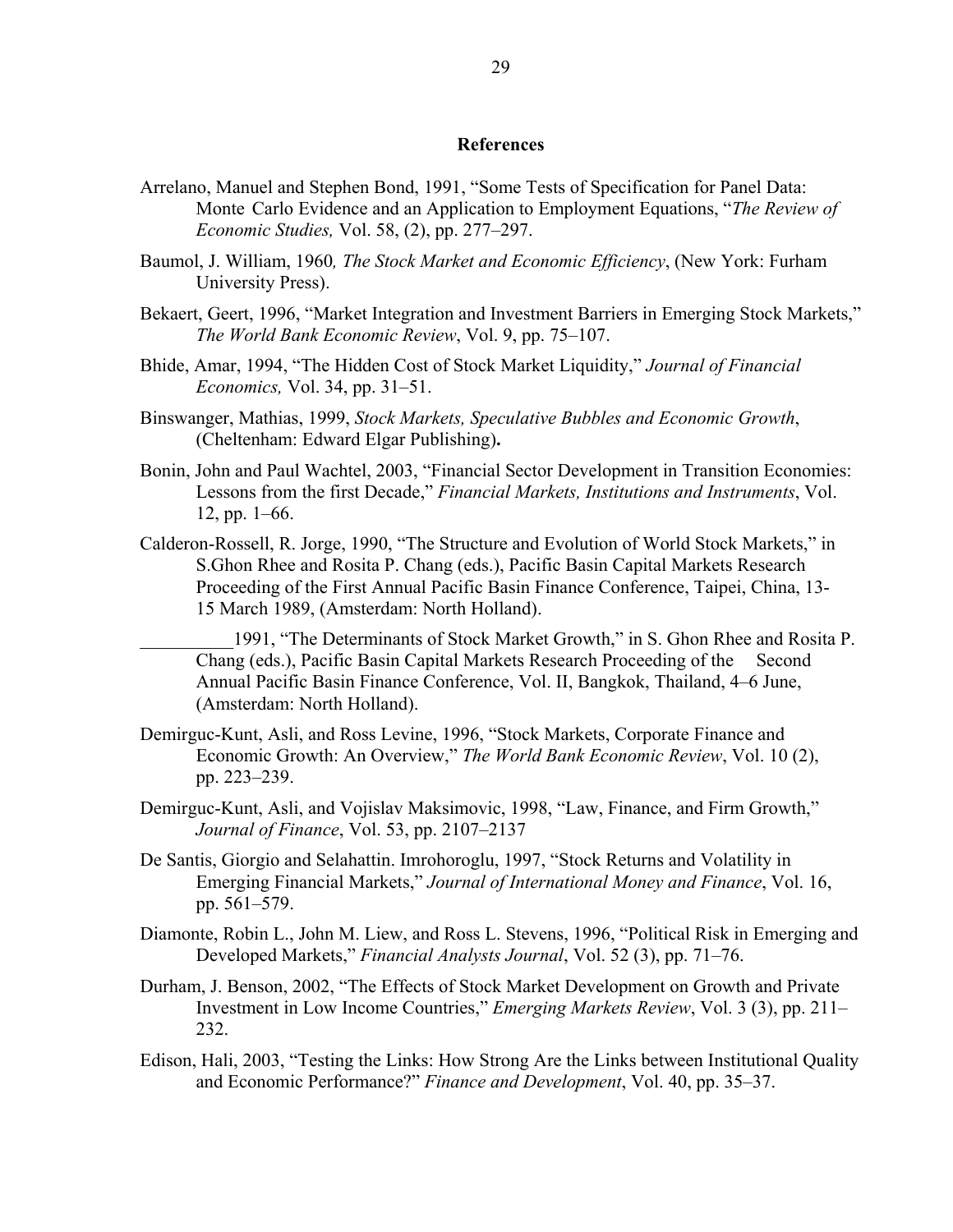- El-Erian, Mohamed and Manmohan S. Kumar, 1995, "Emerging Stock Markets in Middle Eastern Countries," Paper presented at the World Bank Conference on Stock Markets, Corporate Finance and Economic Growth, Washington DC, February 16–17.
- Erb Claude B., Campbell R. Harvey, and Tadase E. Viskanta, 1996a, "Expected Returns and Volatility in 135 Countries," Journal of Portfolio Management, Spring, pp. 32–48.

\_\_\_\_\_\_1996b, "Political Risk, Economic Risk and Financial Risk", *Financial Analysts Journal*, Vol. 52 (6), pp. 29–46.

- El-Wassal, A. Kamal, 2005, "Understanding the Growth in Emerging Stock Markets," Journal of Emerging Market Finance, Vol. 4 (3), pp. 227–261.
- Frankel, A. Jeffrey, 1993, "The Internationalisation of Stock Markets,"*NBER Working Paper 4590*, Cambridge: National Bureau of Economic Research.
- Garcia, F. Valeriano, and Lin Liu, 1999, "Macroeconomic Determinants of Stock Market Development," *Journal of Applied Economics*, Vol. 2 (1), pp. 29–59.
- Kaufman, Daniel, Aart Kraay, and Pablo Zoido-Lobaton, 1999, "Aggregating Governance Indicators," World *Bank Policy Research Working Paper 2196*, Washington DC: World Bank.
- King, G. Robert and Ross Levine, 1993, "Finance and Growth: Schumpeter Might be Right," *The Quarterly Journal of Economics,* Vol., 108 (3), pp. 717–737.
- Knack, Stephen and Peter Keifer, 1995, "Institutions and Economic Performance: Cross Country Tests using Alternative Institutional Measures," *Economics and Politics*, Vol. 7, pp. 207–287.
- Kumar, S. Mamohan, 1984, *Growth, Acquisition, and Investment*, (Cambridge: Cambridge University Press)**.**
- La Porta Rafael, Florencio Lopez-de-Silanes, and Andrei Shleifer, 1997 "Legal Determinants of External Finance," *Journal of Finance*, Vol. 52, pp. 113–150.
- Levine, Ross and Sara Zervos, 1998, "Stock Markets, Banks, and Economic Growth," *American Economic Review*, Vol. 88, pp. 536–558.
- Mboweni, Tito, 2006, "Deepening Capital Markets: The Case of South Africa," *Presented at a Seminar on Deepening Financial Sectors in Africa: Experiences and Policy Options*, Johannesburg.
- McCarthy, J., M. Najand, and B. Seifert, 1990, "Empirical Tests of the Proxy Hypothesis," *The Financial Review*, Vol. 35, pp. 59–78.
- Mishkin, Frederic, 2001, "Financial Policies and the Prevention of Financial Crises in Emerging Market Countries," NBER Working Paper No. 8087, (Cambridge: NBER).
- Mullins, John, 1993, "Emerging Stock Markets in the Global Economy," *Federal Reserve Bank of New York* Quarterly Review, summer, 54–83.
- Obstfeld, Maurice, 1994, "Risk Taking, Global Diversification, and Growth," *American Economic Review*, 84 (5), pp. 1310–29.